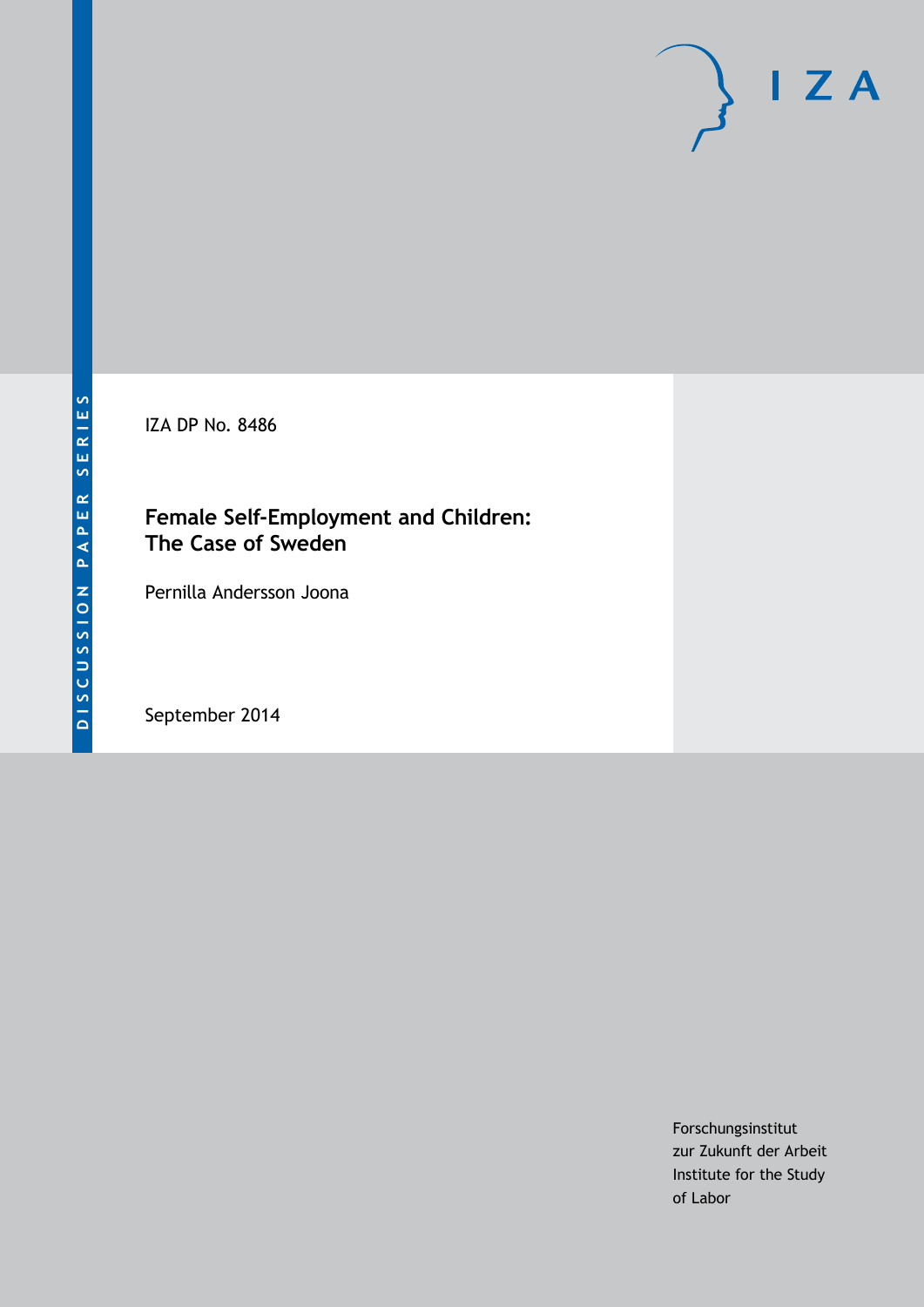# **Female Self-Employment and Children: The Case of Sweden**

**Pernilla Andersson Joona**

*SOFI, Stockholm University and IZA*

Discussion Paper No. 8486 September 2014

IZA

P.O. Box 7240 53072 Bonn **Germany** 

Phone: +49-228-3894-0 Fax: +49-228-3894-180 E-mail: [iza@iza.org](mailto:iza@iza.org)

Any opinions expressed here are those of the author(s) and not those of IZA. Research published in this series may include views on policy, but the institute itself takes no institutional policy positions. The IZA research network is committed to the IZA Guiding Principles of Research Integrity.

The Institute for the Study of Labor (IZA) in Bonn is a local and virtual international research center and a place of communication between science, politics and business. IZA is an independent nonprofit organization supported by Deutsche Post Foundation. The center is associated with the University of Bonn and offers a stimulating research environment through its international network, workshops and conferences, data service, project support, research visits and doctoral program. IZA engages in (i) original and internationally competitive research in all fields of labor economics, (ii) development of policy concepts, and (iii) dissemination of research results and concepts to the interested public.

<span id="page-1-0"></span>IZA Discussion Papers often represent preliminary work and are circulated to encourage discussion. Citation of such a paper should account for its provisional character. A revised version may be available directly from the author.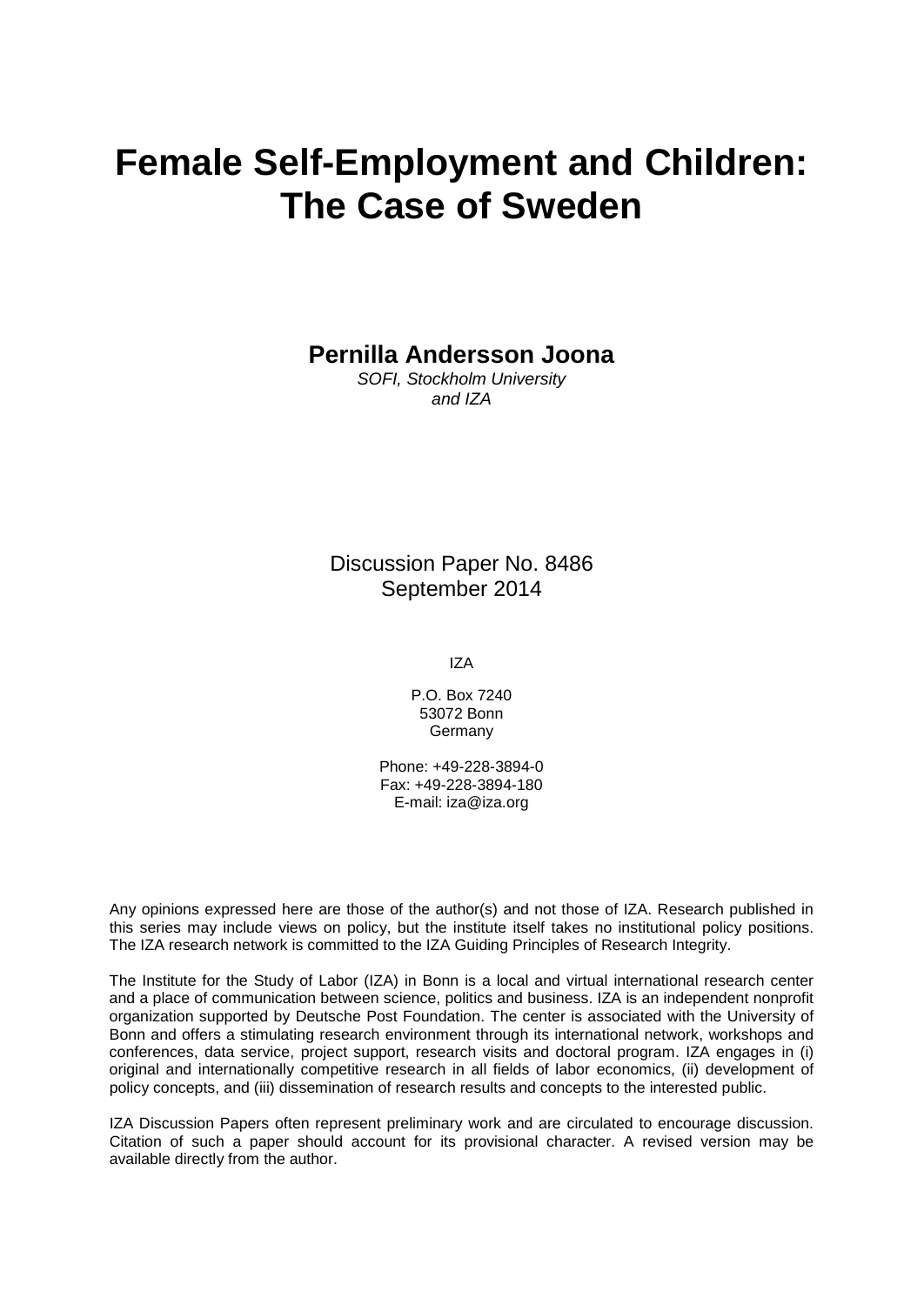IZA Discussion Paper No. 8486 September 2014

## **ABSTRACT**

## **Female Self-Employment and Children: The Case of Sweden[\\*](#page-1-0)**

Previous studies, mostly from Anglo-Saxon countries, find a positive correlation between the presence of young children in the household and self-employment probabilities among women. This has been seen as an indication of women with young children choosing selfemployment as a way of balancing work and family commitments. This paper studies the relationship between children and female self-employment in a country with family friendly policies and a generous welfare system: Sweden. The initial hypothesis is that we will not find evidence of a positive effect of children on self-employment among Swedish women since there are other institutions in place aiming at facilitating the combination of work and family. Using Swedish register data for the period 2004-2008 we do, however, find that the presence of young children increases the probability of choosing self-employment also among Swedish women. The effect is strongest for women with very young children, 0-3 years of age. These results also hold in a panel data model that takes individual unobserved heterogeneity into account. We also analyze time-use data and find, contrary to what has been found in many other countries, that self-employed women spend more, or as much, time on market work than wage-earning women. This raises doubts about whether women in Sweden chose selfemployment as a way of balancing work and family commitments. We suggest an alternative interpretation which is that women who chose self-employment while the children are young in fact are women with strong preferences for market work.

JEL Classification: J22, L26, J13

Keywords: work, family, self-employment, fertility

Corresponding author:

Pernilla Andersson Joona Swedish Institute for social research (SOFI) Stockholm University S-106 91 Stockholm Sweden E-mail: [Pernilla.andersson.joona@sofi.su.se](mailto:Pernilla.andersson.joona@sofi.su.se)

The author gratefully acknowledges financial support from the Swedish Research Council (VR).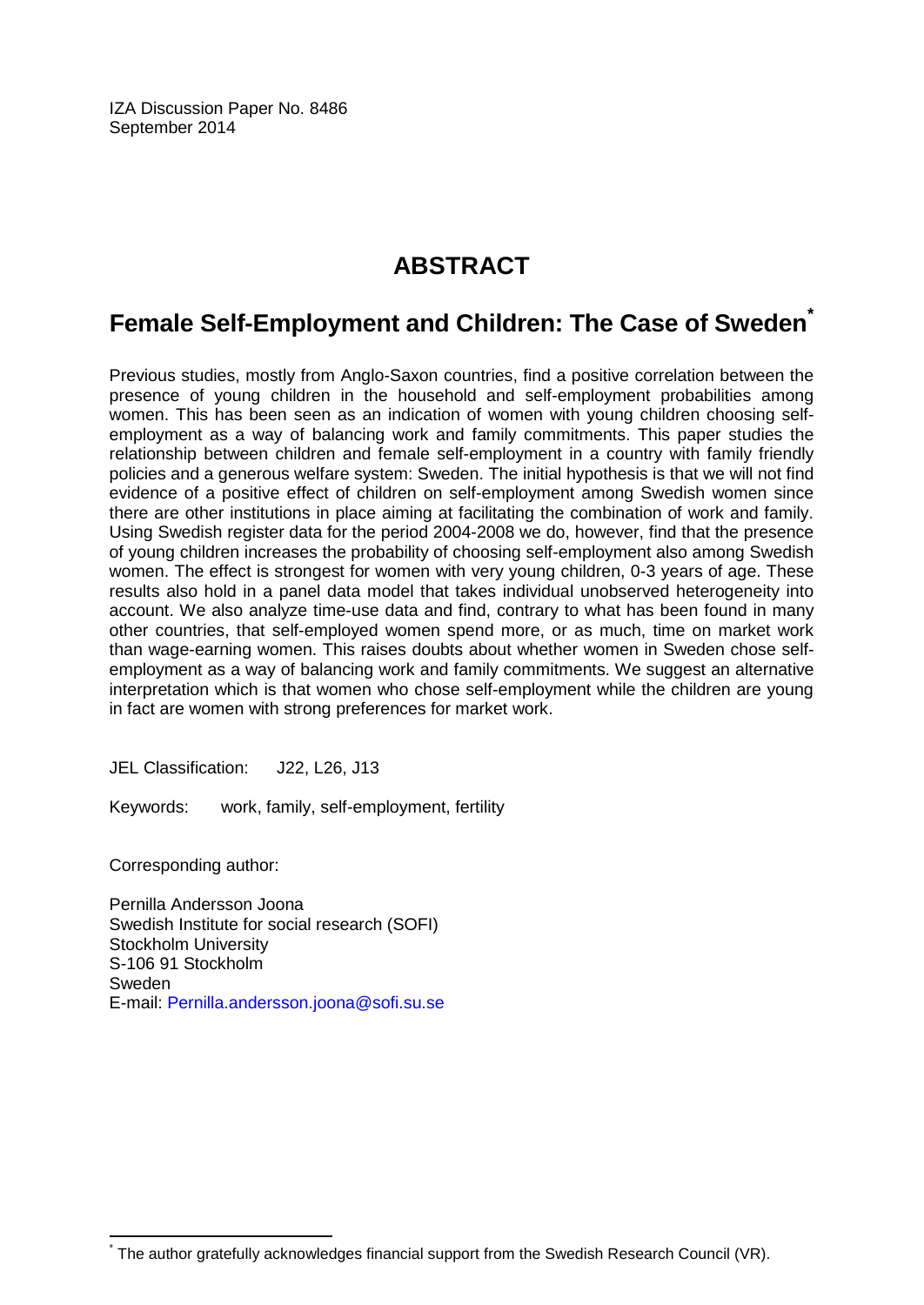#### **1. Introduction**

<u>.</u>

It has been argued that women choose self-employment as a way of balancing work and family commitments, in particular if there are young children living in the household. The presence of children increases the amount of household work at the same time as the parents' demand for flexible scheduling increases. Self-employment is assumed to increase flexibility regarding when and where the work is performed and self-employment also involves a higher degree of control and self-determination than what wage-earning employment does. Previous studies, mostly from Anglo-Saxon countries, find a positive correlation between the presence of young children in the household and self-employment probabilities among women (Boden 1996; Budig 2006; Hundley 2000; Lombard 2001; Wellington 2006). This has been interpreted as evidence of women choosing self-employment as a way of balancing work and family commitments. Boden (1999) using survey data from the US, report that in particular women with young children are more likely than men to state that they become self-employed to increase flexibility and for family related reasons. This is also in line with the findings of Carr (1996). Related studies using timeuse data find that self-employed women spend more time on household work than wage earning women and less time on market work (Gurley-Calvez et al. 2009; Craig et al. 2014).

There are no previous studies investigating this hypothesis for Sweden where the labor market is structured in a very different way than, for example, in the US. There are reasons to believe that Swedish women do not choose self-employment in order to achieve more flexibility and to facilitate the combination of work and family; there are other institutions in place in the Swedish labor market aimed at facilitating the combination of work and family for parents with young children: large scale publically subsidized child care, a generous parental leave system with built-in incentives for fathers to take more parental leave<sup>1</sup>, and the right for parents with children up to eight years to work part-time. Looking at the Swedish labor market in an international comparison we see that female self-employment rates are low while female labor force participation is high, part-time work is high, and fertility levels are high. Taken together, it seems plausible that Swedish women manage to combine work and family without choosing selfemployment to a very high extent. Rønsen (2014) has a similar discussion about the relationship

<sup>&</sup>lt;sup>1</sup> Examples of this are two so called "daddy-months" that cannot be transferred to the mother, a higher replacement rate than in the public health insurance, and a bonus paid to couples who share their parental leave equally.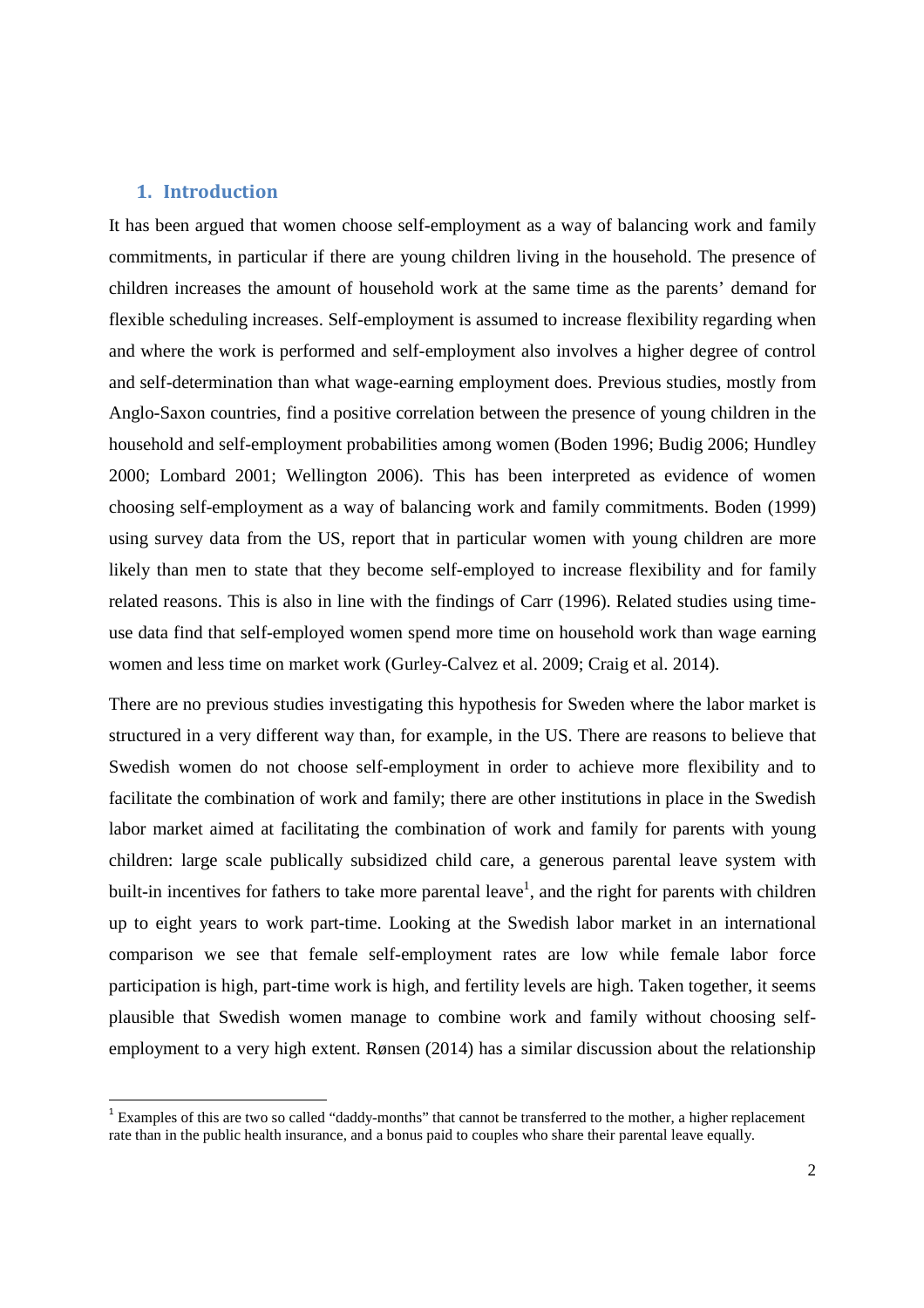between children and self-employment among Norwegian women: the extra working time associated with being self-employed should outweigh the flexibility and self-autonomy associated with being self-employed in a welfare-state, such as Norway, with a good supply of state-sponsored child care. Rønsen (2014) does, however, find indications of a positive association between the presence of young children (up to eleven years of age) and female selfemployment also in Norway. Using survey data with information on working hours, she also reports that self-employed women on average spend more time on market work than wageearning women do.

In this paper I use Swedish register data for the total Swedish population covering the period 2004−2008 and estimate both pooled cross sectional models and fixed effect models to analyze the effect of young children in the household on self-employment probabilities. I find that the presence of young children increases the probability of choosing self-employment also among Swedish women. The effect is found to be strongest for women with very young children, 0−3 years of age and the effect is decreasing with the age of the children. I also find a positive effect of having children on self-employment probabilities for men but here the effect is strongest for the presence of slightly older children (7−10 years).

To interpret these results I relate the findings to what we know about how self-employed and wage-earners divide their time between market- and household work. If women choose selfemployment as a way of balancing work and family commitments we would expect that they spend less time on market work and more time on household work compared to wage-earning women. Hundley (2000) provides us with an explanation for why this should be the case. He argues that self-employment are not subject to some of the constraints of organizational employment; he assumes that there is a lower bound defined by the minimum contribution of the worker in organizational employment and an upper bound defined by the ability of organizations of rewarding very skilled employees. Due to the lack of primarily the lower bound in selfemployment, it will be easier for the self-employed to adjust their time spent on market and household work if family responsibilities increase. Having the US labor market in mind, he further argues that self-employed women will work fewer market hours and more housework hours compared to their organizational counterparts while the opposite will be true for selfemployed men.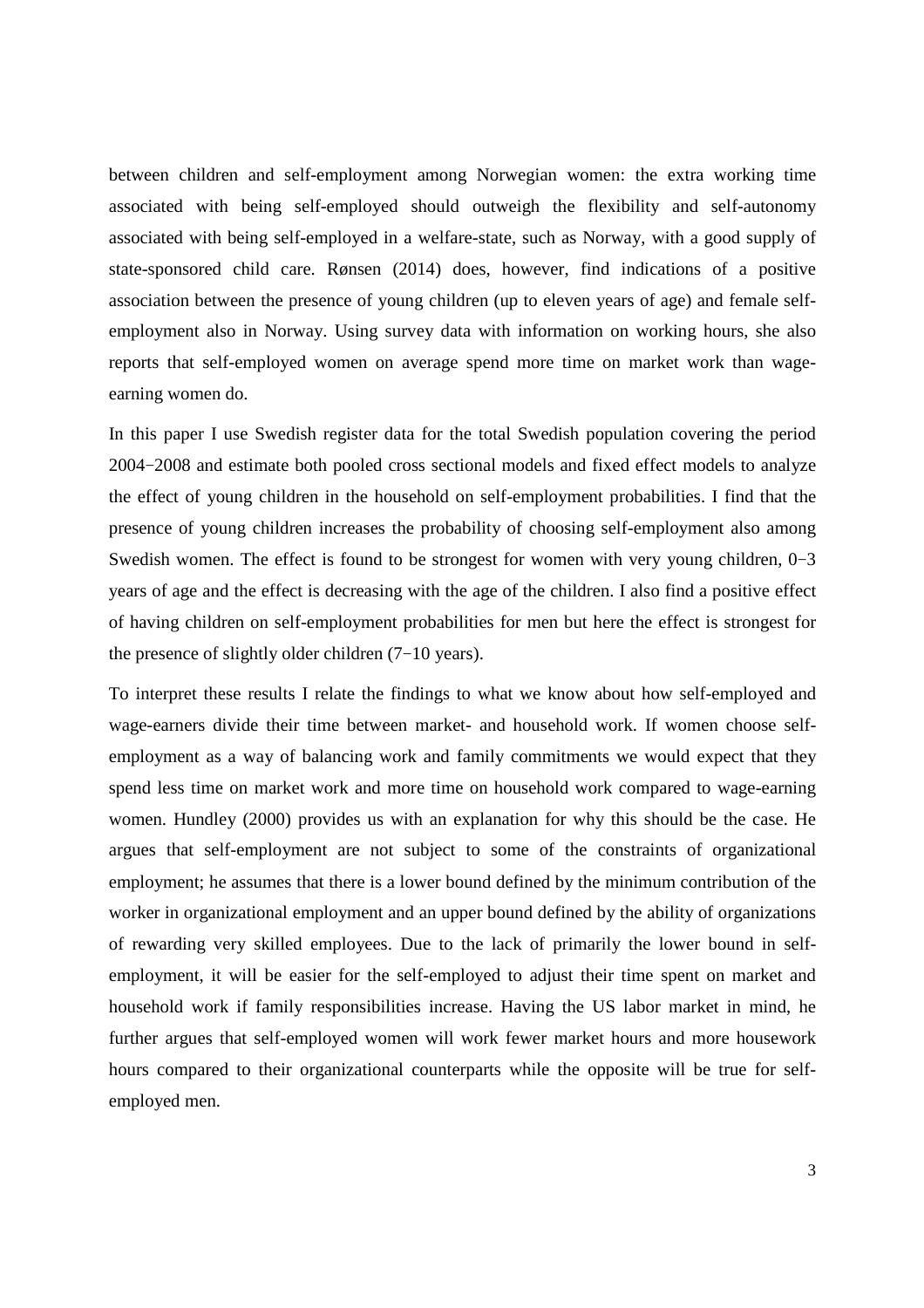In this paper an alternative explanation for the results which has been given far less attention in self-employment literature is suggested: mothers of young children who choose self-employment are in fact women who have very strong preferences for market work and are career oriented. Becoming a mother in Sweden is associated with expectations of that she will leave the labor market a fairly long time due to the generous parental leave system; it is possible to be a way from work and to receive parental leave benefits for up to one and a half year. At the same time, differences in parental leave periods between mothers and fathers are assumed to be one of the main explanations for the persistent gender wage gap on the Swedish labor market. For women who are career oriented, self-employment might be an alternative if one wants to work while the children are very young or do not want to reduce the working time as much as one perhaps would have needed to do if one would have been employed as a wage-earner. Few employers may have such flexibility in their organization which makes it possible for mothers (or fathers) with very young children to decide entirely on their own when to work and how much work to perform. Previous studies for Sweden and several different data sources which include information about how workers divide their time between market- and household work, show that self-employed women in Sweden spend more, or as much, time on market work than wageearning women and there are no significant differences in the amount of time spent on household work. This raises doubts about whether women in Sweden choses self-employment as a way of balancing work and family commitments. Instead, it seems more plausible that women who choses self-employment while the children are young in fact are women with strong preferences for market work.

In addition to analyzing time-use data I also look at differences in number of days of parental leave taken by self-employed and wage earners. We find that the group of self-employed appears to be heterogeneous; self-employed mothers are more likely to take no, or very short, parental leave even when the children are very young but among those who do take some parental leave, self-employed mothers take on average more days of parental leave than wage-earning mothers.

This paper makes several contributions to the existing literature. First, results presented in previous research are mainly based on data from Anglo-Saxon countries while this study uses data for Sweden. The Swedish labor market is organized in a very different way than in Anglo-Saxon countries and it is of great interest to see if the results for Sweden are consistent with findings for other countries. One exception to previous research is Rønsen (2014) for Norway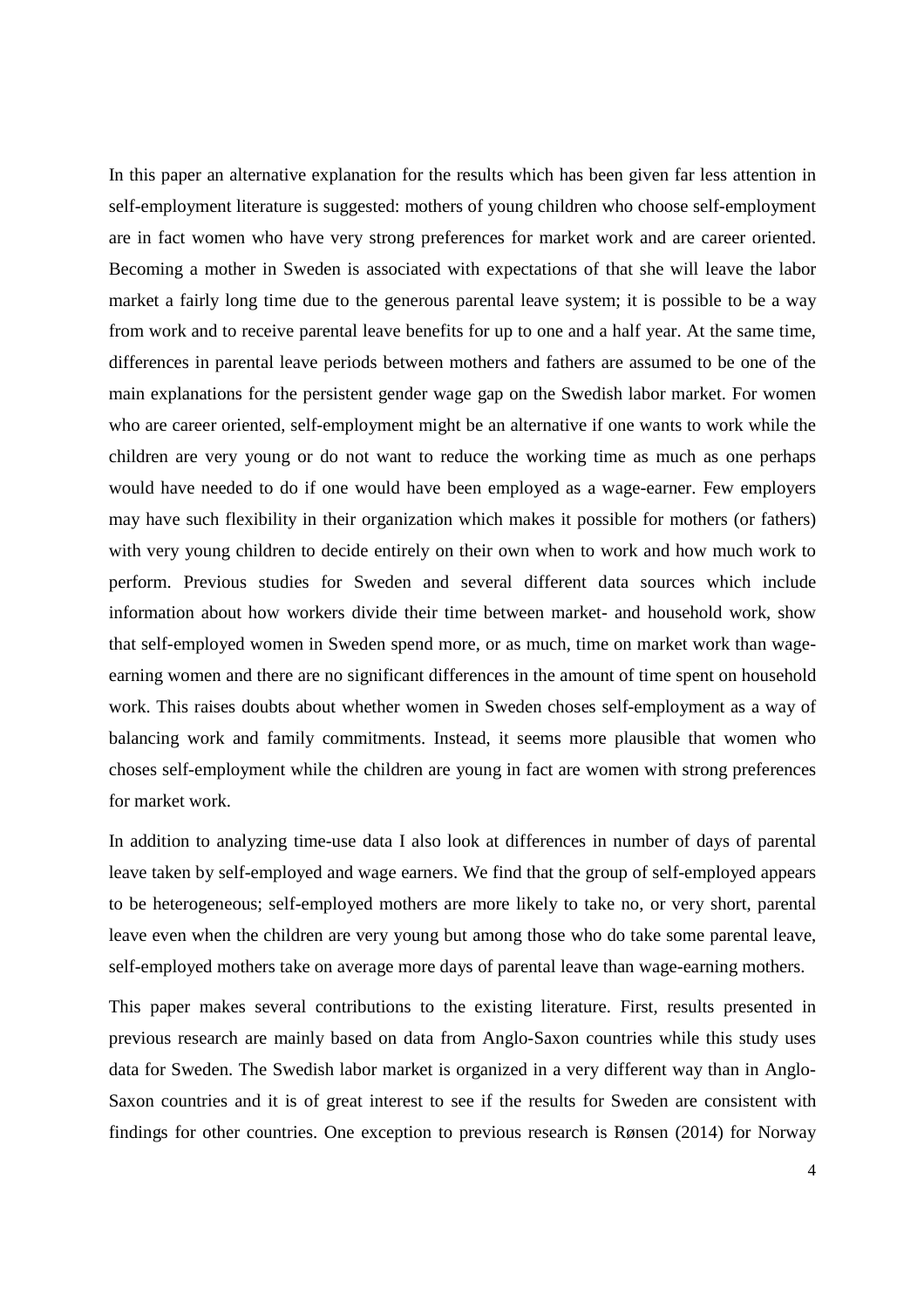but this study is interesting for comparison. Second, in the present study I use register data for the period 2004-2008 covering the whole Swedish population. Most previous studies are based on rather small samples, are often restricted to smaller groups e.g. married white women, and cover earlier time periods. Third, I try to explain the association between self-employment and the presence of young children in the household by relating our findings to what is known about how self-employed and wage earners divide their time between market and household work and to differences in days of parental leave between self-employed and wage-earners.

The remainder of the paper is structured as follows. In section two I go through previous research in more detail, in section three the structure of the Swedish labor market is discussed in more detail, in section four I describe the data, variables and the econometric approach, in section five the results are presented and interpreted, in section six I relate the findings to what is known about differences in time spent on market work between self-employed and wage-earners and in section seven I analyze whether there are differences in the use of parental leave between self-employed and wage-earners, and finally section eight summarizes and concludes the paper.

## **2. Previous research**

#### **2.1. Self-employment and work and family commitments**

In this section, results from previous studies concerning self-employment as a way of balancing work and family commitments are summarized.

Using data from the U.S., Wellington (2006) examines the hypothesis that married women are increasingly choosing self-employment as a strategy to balance family and career. In the econometric analysis, the author estimates the effect of children on the probability of being, and becoming, self-employed. This is estimated both using cross sectional and longitudinal data. It is found that the presence of young children increases the probability of being self-employed but the impact of children does not appear to have increased over time. The conclusion that is drawn is that mother's increased labor force participation comes at a direct cost of time spent with children.

Lombard (2001) uses similar data and also finds that the presence of children increases the likelihood of self-employment. Here it is assumed that women with children have a higher demand for flexible scheduling and that this is more easily attained when being self-employed.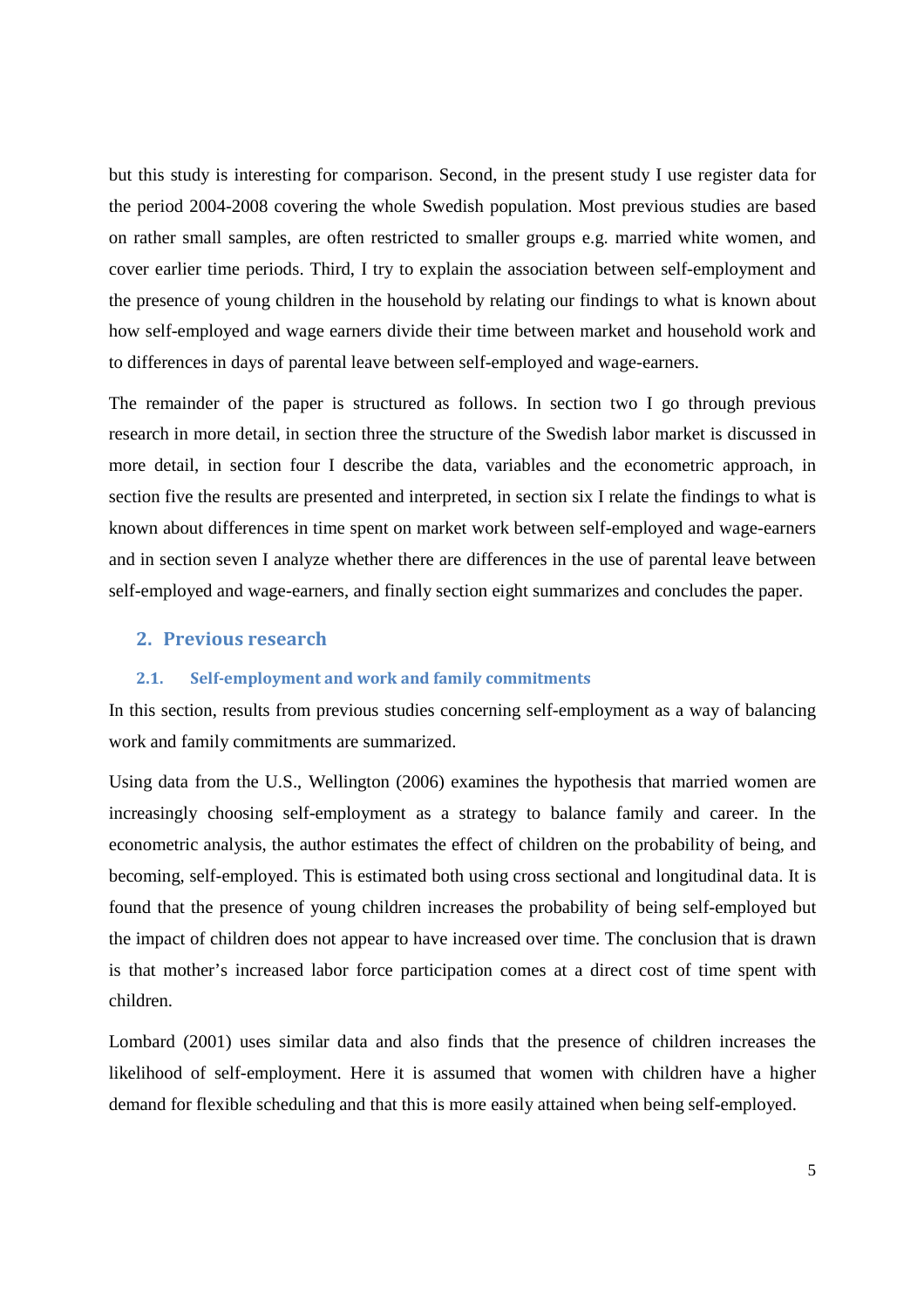In an article from 1996, Boden hypothesize that fertility, defined as having at least one child under the age of six, will have a positive impact on self-employment entry. This article uses the same type of data as the two abovementioned, the Current Population Survey (CPS) for the US. Boden finds a positive influence of fertility of female self-employment.

Budig (2006) differentiate between non-professional and non-managerial self-employment on the one hand and professional and managerial self-employment on the other hand when analyzing the effects of family structure on self-employment. This is tested using survey data (the NLYS) for the US and it is found that children increases women's non-professional selfemployment but has no effect on professional self-employment. The interpretation suggested for these results is that the demand for increased flexibility and more control over work schedules is lower among women in professional wage employment since many occupations of this type already offer more flexibility. An alternative explanation is that women in professional wage employment have less family responsibilities, having fewer children compared to women in nonprofessional employment could be a sign of this.

Noseleit (2014) analyzes the relation between fertility and self-employment using data from the European Social Survey. The focus of this article is on the direction of causality between selfemployment and fertility, something that many previous studies have failed to account for. Most studies are interested in the effect of fertility, or the presence of children, on self-employment. But one could also argue that the direction of causality is reversed, i.e. that self-employment will cause women, and perhaps also men, to have more children. One argument for this is that selfemployed individuals want to maximize the probability that one of their children can take over the business and therefore have more children than employees (Broussard et al. 2013). To establish the direction of causality, Noseleit (2014) uses instrument variable techniques and instrument fertility by parents' preferences for a mixed sibling-sex composition, as has been done by Angrist and Evans (1998) and by instrumenting self-employment with the regional share of employees working in small businesses. The IV-estimates indicate that fertility has a positive effect on self-employment while he finds no evidence of that the reverse should be true, i.e. that self-employment leads to higher fertility rates among women. An exception is, however, that he finds that among women between 31 and 45 years of age, self-employment has a positive effect on fertility.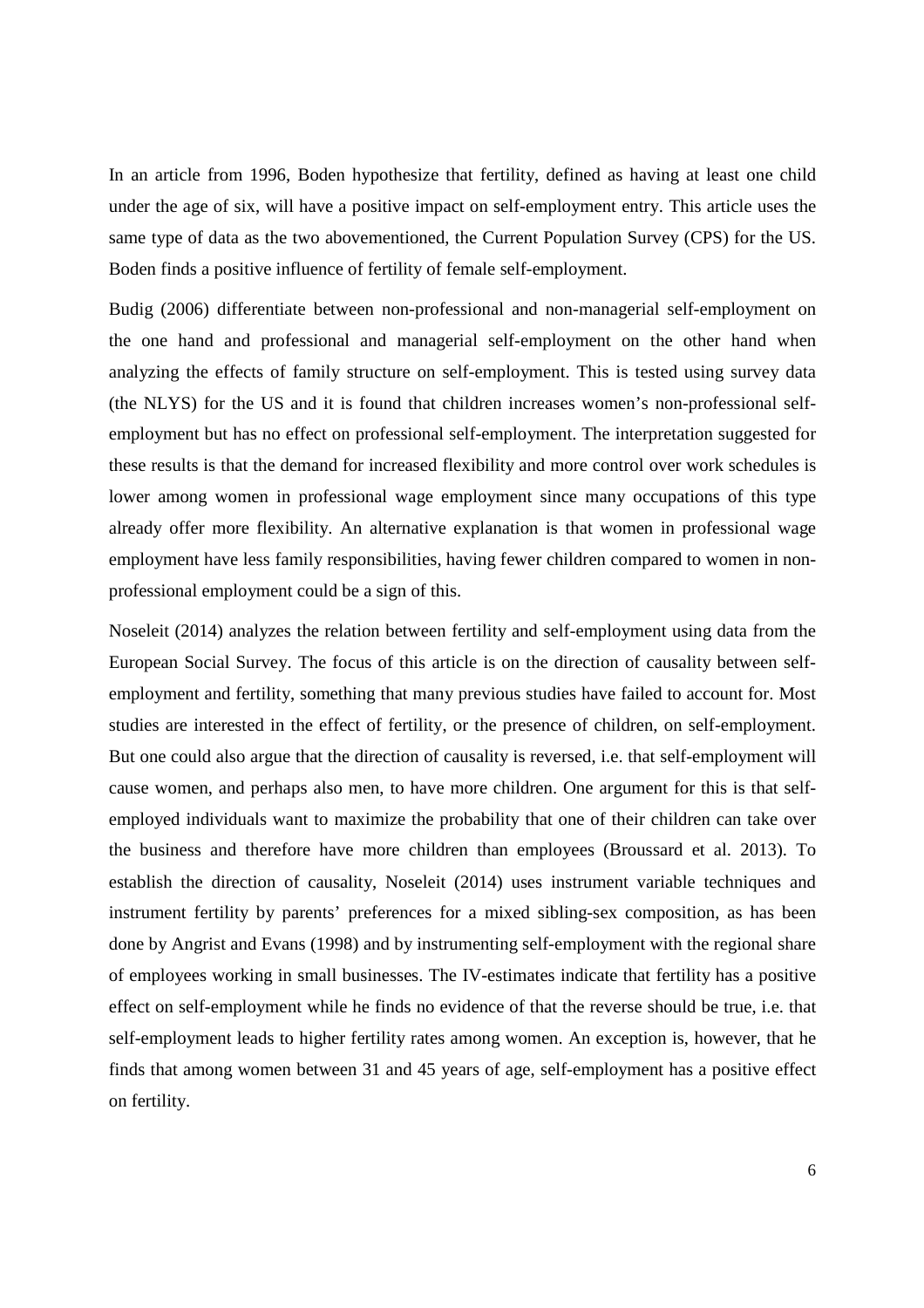Hundley (2000) analyzes male/female earnings differentials in self-employment using survey data from the US. He argues that organizational employment is constrained by both lower bounds (on acceptable employee contribution) and upper bounds (on employee rewards) which self-employment is not. If there are changes in the demands for household production associated with marriage and children, self-employed women could respond to these changes more easily than organizational employed women since there is no lower bound on employee contribution for the self-employed. However, this might of course result in lower incomes for the selfemployed woman. In more general terms, he argues that due to the lack of constraints for the self-employed it is likely that some self-employed will participate more intensively in either household or market work. As a consequence, self-employed married women will work fewer market hours and more housework hours and self-employed men will work more market hours and fewer housework hours compared to organizational employed women and men.

This prediction is consistent with what is found in studies using time-use data: self-employed women tend to spend less time on market work than wage earning women and more time on household work and/or child care (see Gurley-Calvez et al. 2009 for the US; Craig et al. 2014 for Australia). A study for Spain find differences in time spent on market work where self-employed women spend less time, but do not find any significant difference in the time spent on child care between self-employed and wage-earning women (Gimenez-Nadal et al. 2012 for Spain). It has also been found that self-employed women more often work during non-standard work hours, i.e. during evenings and weekends (Gimenez-Nadal et al. 2012; Lombard 2001).

These results are, however, not entirely consistent with what has been found for Sweden. Mångs (2012) finds that self-employed women, with and without young children (0−3 years) spend more hours on market work than wage-earning women. Öun and Johansson Sevä (2014) find that self-employed women with employees spend more time on market work compared to both selfemployed without employees and regularly employed women. They also find that self-employed women without employees are more likely than regularly employed to state that they experience balance between family and work commitments, while self-employed with employees are less likely of experiencing work-family balance and more likely of experiencing work to family conflict. As is shown below, a majority of self-employed females in the entire workforce have no employees and also in the sample used in Öun and Johansson Sevä (2014), the majority has no employees.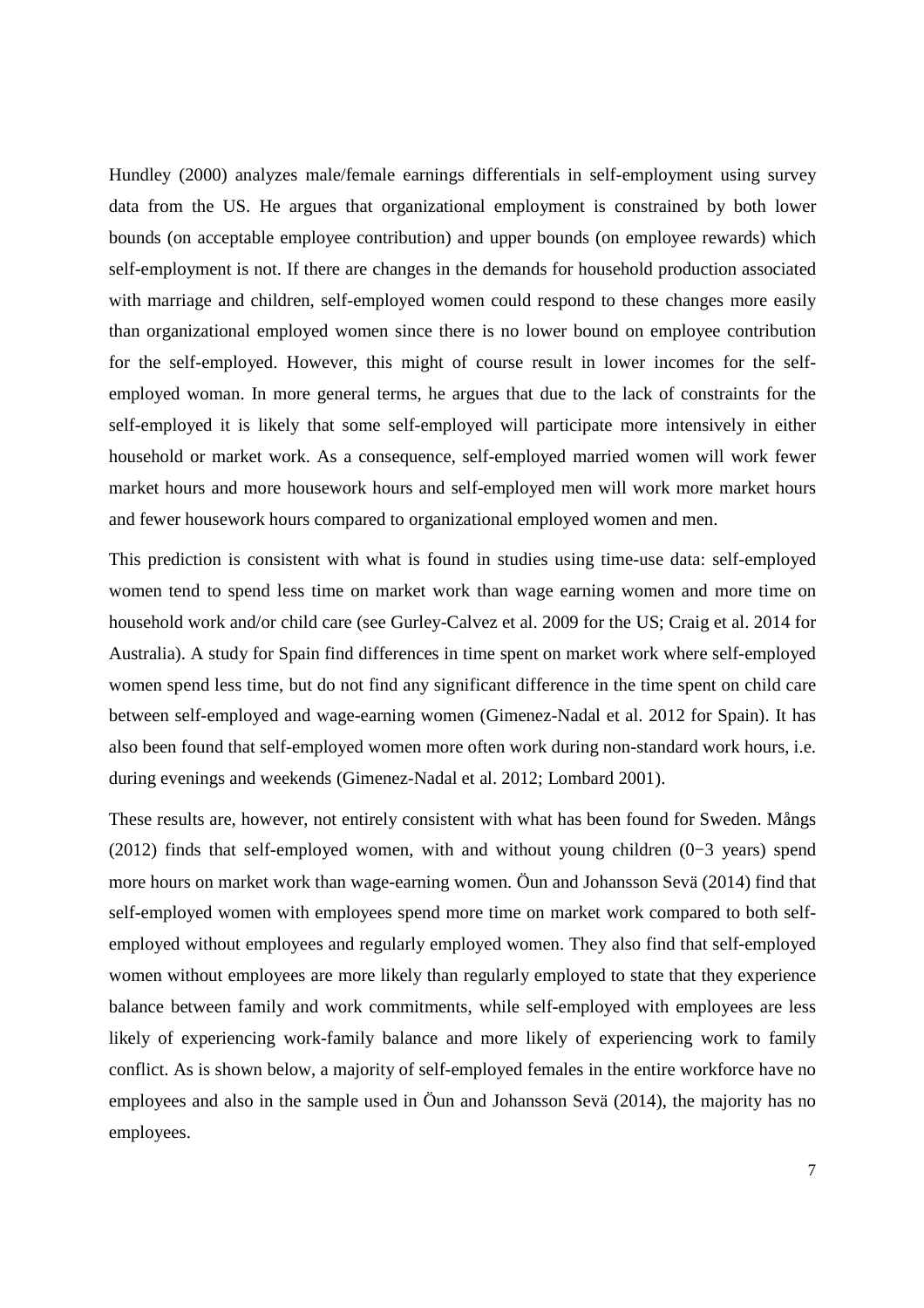Using data from the European Social Survey, Nordenmark et al. (2012) find that self-employed women experience a significantly higher level of work-life balance than wage-earning women while self-employed men experience a similar level of work-life balance as employed men. These are interesting results but since they use data for all 26 countries included in the survey we do not know whether the correlations are found in all countries or whether the pattern in Sweden differs from those in other European countries.

## **3. Female employment in the Swedish labor market**

In this section some features of the Swedish labor market that speak against the hypothesis that women chose self-employment as a way of balancing work and family commitments are discussed. The implications of the Swedish, or Nordic, welfare state model for female labor force participation have been studied extensively (e.g. Datta Gupta et al. 2008; Ferrarini et al. 2014). Female labor force participation rates in Sweden are among the highest in the world. In 2010, 83.1 percent of Swedish women 25−64 years of age participated in the labor force compared to the OECD average of 66.2 (OECD, 2012). The high female labor force participation means that dual-earner families are very common in Sweden. Large scale public child care is an important explanation for the structure of the Swedish labor market. During recent years, parents have also come to share the parental leave period more equally between them although women still take the majority of the parental leave period. But in spite of that Swedish parents appear to divide both market work and household work more equally than parents in many other countries, previous research find that women in Sweden are not less likely than women in other countries to experience work-family conflicts. This is believed to be partly explained by the high female labor force participation (Grönlund and Öun 2010). The female labor force participation is high but the share of women working part-time is also high. Data from Eurostat for 2009 shows that slightly over 40 percent work part-time. Working part-time while the children are young would be one way of facilitating the combination of work and family commitments. Instead of leaving the labor force altogether while the children are young, many women choose to work part-time. According to the parental insurance law, employers cannot decline parents the possibility to work part-time up until the child is eight years old (Föräldraledighetslagen 1995:584). Looking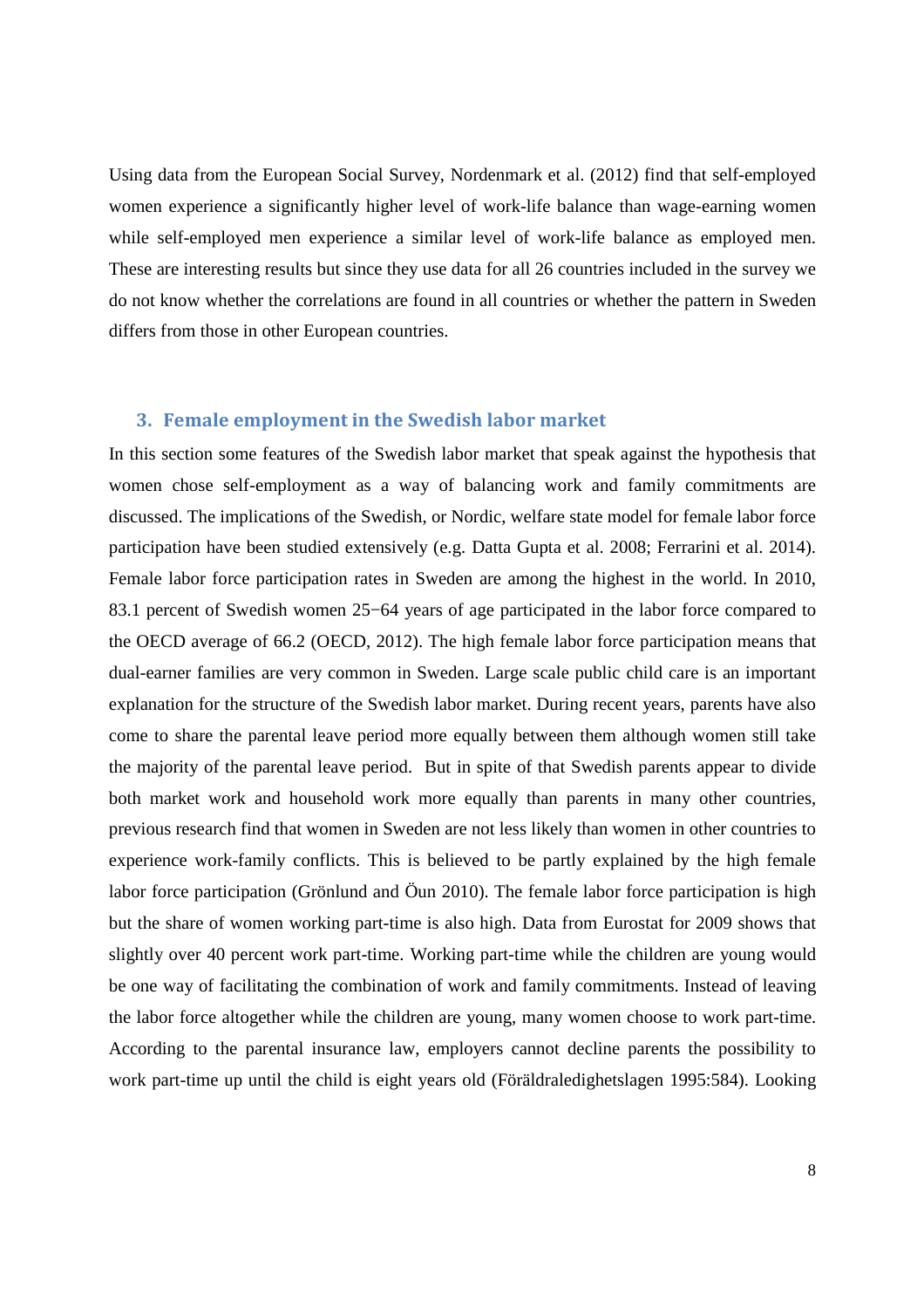at the time trend in part-time work we see, however, that there has been a decline in the share of women working part-time in Sweden (Wennemo Lanninger and Sundström 2014).

Partly thanks to the generous welfare system, Swedish women can choose to combine labor force participation with high fertility rates. In 2009, Eurostat estimates that the total fertility rate of Swedish women is 1.94 children. This can be compared with the average in EU (EU28) which is 1.6 children per women. Iceland has highest fertility rates (2.23) while Hungary, Portugal and Germany have lowest fertility rates (1.32, 1.34, and 1.36).

The Swedish parental leave system is both very generous and rather flexible. For each child, the parents are assigned 480 days. During 390 days, the replacement rate is about 80 percent of their previous earnings up to a certain ceiling. During the remaining 90 days the parents receive a fixed smaller amount. The parents can divide the number of days as they please but 60 days are assigned to each of the parent individually and cannot be transferred to the other parent. Each week one can be on parental for a maximum of seven days but if one chooses for example five days the length of the total parental leave period will be longer. It is possible to combine work with parental leave. One could for example work three days a week and be on parental leave for two days.

As was mentioned in the introduction, female self-employment in Sweden is lower than in many other countries. However, female self-employment has grown in Sweden since the mid 1970`s, a development shared with many other western countries.<sup>2</sup> Figure 1 shows the development of the number of self-employed women in Sweden based on information from the Labor force survey. Since 1970, there has been a rapid decline in the number of so called "helpers". This has traditionally been unpaid family members that have assisted in their husbands firms, most of them in farming. During the same period there has been an equally rapid increase in the number of actual self-employed women, from 40,000 in 1970 to about 100,000 in 2004.<sup>3</sup> This corresponds approximately to that 5 percent of all employed women are working as selfemployed.

<sup>&</sup>lt;sup>2</sup> See Devine (1994) for an analysis of female self-employment in the U.S.

<sup>&</sup>lt;sup>3</sup> From 2005 and onwards, Statistics Sweden does not report the number of self-employed and the number of helpers separately, but only the total number of self-employed. The number of helpers is very low so the main part of the total number of self-employed are self-employed.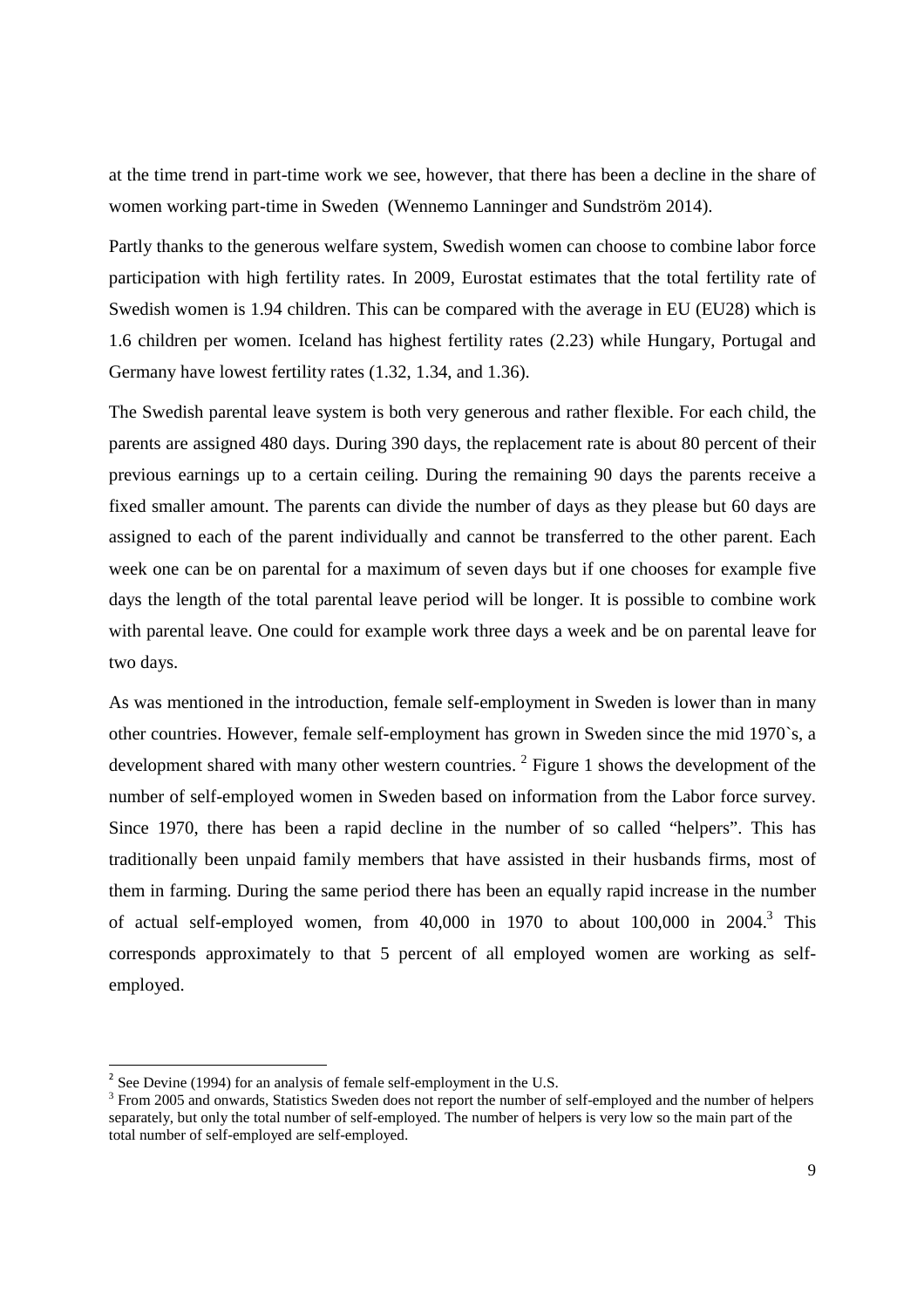These four stylized facts: high female labor force participation, high share of women working part-time, high fertility rates and a low share of self-employed females suggest that women on the Swedish labor market combine market work and family formation without choosing selfemployment to a very high extent. These facts are based on data for the whole grown-up population. Below we take a closer look at the relationship between self-employment and fertility using detailed micro data for the whole Swedish population.

There are certainly other macro level factors which influence the self-employment rate in a country and may explain country differences. Since also male self-employment rates in Sweden are lower than in many other countries this suggests that (other) institutions also matters. The OECD looks for example at the correlations between self-employment (excluding agriculture) and per capita GDP and finds a negative correlation: the richer the country, the lower the selfemployment share (OECD 2011). The empirical literature has also shown that there is negative correlation between the size of the public sector and self-employment rates (Torrini 2005). The role of taxes for self-employment has been studied extensively and the general idea is that higher taxes encourage self-employment since it is easier to evade taxes if self-employed. Studies for Sweden do, however, find a negative correlation between taxes and self-employment (Davis and Henrekson 1999; Fölster 2002). The correlation between unemployment and self-employment has also been studied but the results vary. Blanchflower (2000) finds, for example, that there is a negative correlation between the unemployment rate and the self-employment rate in most countries.

#### [FIGURE 1 ABOUT HERE]

## **4. Data and econometric analysis**

#### **4.1. Data and variables**

The main analysis presented in this paper is based on individual level register data from the employment register at Statistics Sweden covering the period from 2004 to 2008. This data is collected mainly for administrative purposes and includes information on for example employment status (wage-earners, self-employed or not employed) in November each year, age, marital status, number of children residing in the household, education, country of birth and place of residence. An individual is defined as self-employed with an unincorporated firm if the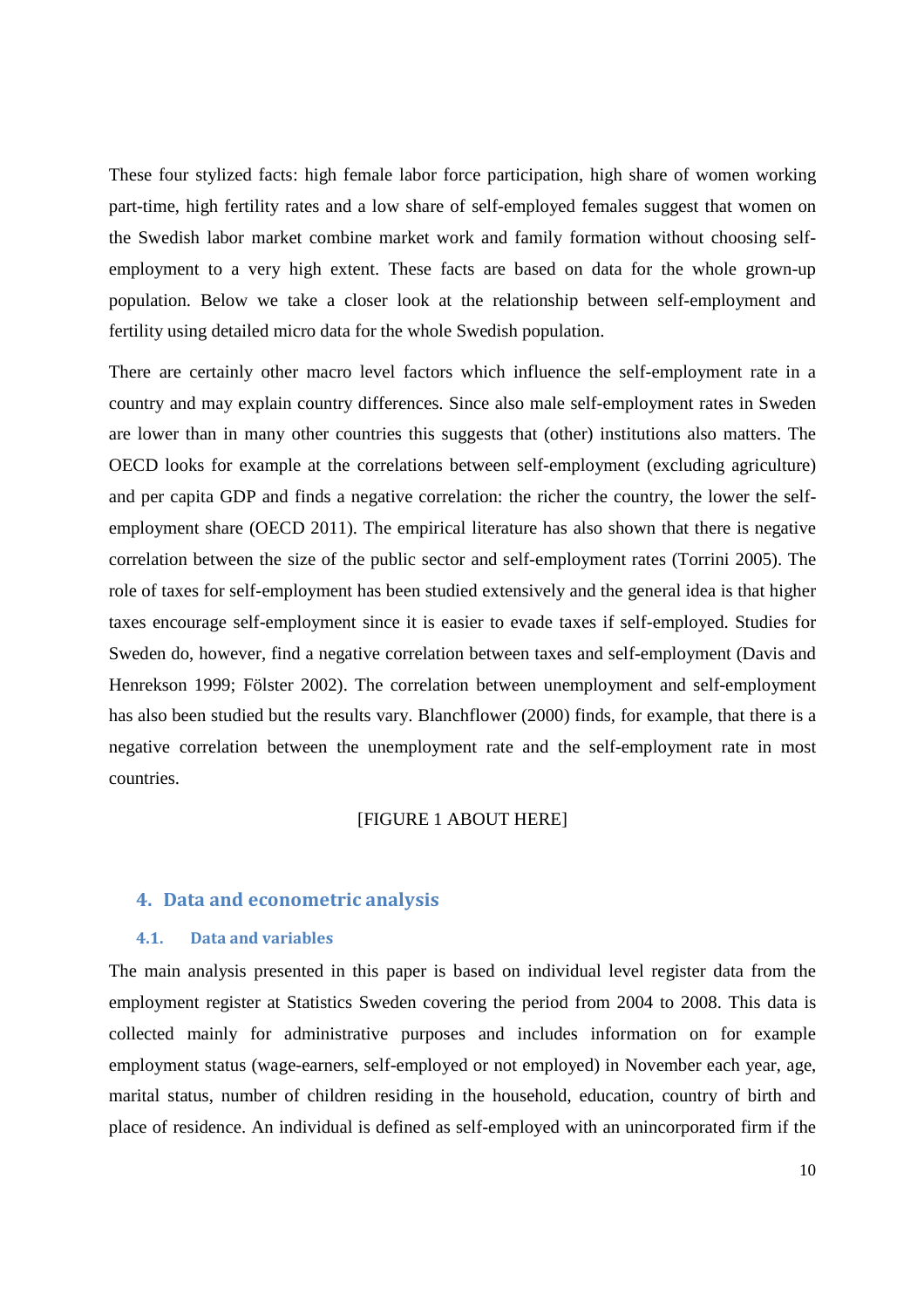largest source of income during November is from self-employment. The self-employment income is however adjusted with the factor 1.6 since the self-employed in general report lower incomes. Self-employed with incorporated firms receive a wage income, just as regular employees, since they are employed in their own firm. The self-employed, as they are defined here, could both be owners of unincorporated or incorporated firms and of firms both with and without employees. The incorporated firms included are, however, only firms with ten or fewer stockholders. The firms can be active in all industries and include everything from farmers or carpenters to lawyers and physical therapists. In the regression analysis I can control for industry but not for occupation since the register at Statistics Sweden lacks reliable information on occupation for the self-employed.

In the analysis I restrict the sample to only include women who participate in the labor force, i.e. the dependent variable is one if an individual is working as self-employed and zero if the individual is working as a wage-earner. Individuals who are students, unemployed, on sick-leave, or outside the labor force are not included in the study. The reason for applying this restriction, which is also done in Rønsen (2014), is that we are mainly interested in how the presence of children affects occupational choices, given that one has chosen to participate in the labor force.

The main independent variable of interest in this study is a measure of fertility, or the presence of children in the household. The register includes information on the number of children in different age ranges living in the household, i.e. I do not know the exact age of the children. There are several ways of controlling for the number and the age of the children in the regression analysis. Different definitions have been tried but the main results are invariant to the definition used. I choose to present the results from a regression where we control of the number of children in all different age ranges: 0−3 years, 4−6 years, 7−10 years, 11−15 years, 16−17 years, and 18 years or above.

To be able to better understand and interpret our results on the relationship between children in different age ranges and self-employment I also present some descriptive results using aggregate data from the Harmonized European Time Use Survey (HETUS). This data was collected within a project supported by Eurostat and it is possible to calculate user defined, comparable statistical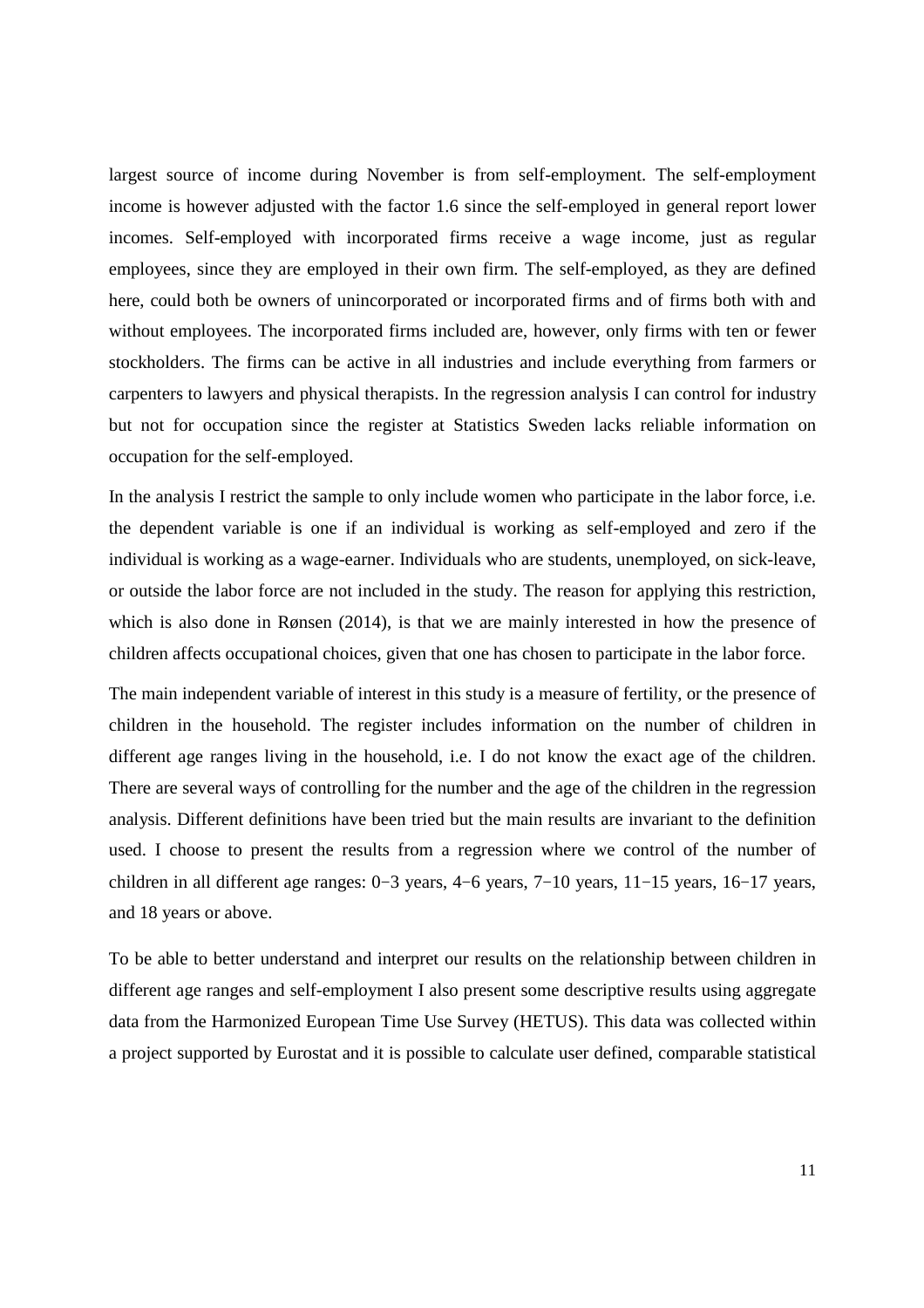tables on the organization and activities of everyday life in fifteen European countries.<sup>4</sup> The Swedish data originates from the time use survey conducted by Statistics Sweden in 2000/01.

To further illustrate the question of how self-employed and wage earners divide their time between market and household work I also use individual level data from the Swedish Level of Living Survey for year 2000. This is data from a survey that has been conducted among a random sample of 1/1000 of the Swedish population. The respondents are asked questions about their living conditions in several areas. The drawback of this data is that it includes very few selfemployed women.

#### **4.2. Econometric analysis**

I use panel data for the period 2004−2008 and estimate both pooled cross sectional models (eq. 1) and models that include individual time fixed effects (eq. 2). Our key independent variables of interest are the number of children living in the household in different age ranges (0−3 years, 4−6 years, 7−10 years, 11−15 years, 16−17 years, and 18 years or above). The vector X includes controls for: age, age squared, being married, education, industry, country of birth, county of residence and year. The regressions are estimated separately for women and men and I focus on the result for women.

$$
SE_{it} = \alpha + \beta_1 Child0_3_{it} + \beta_2 Child4_6_{it} + \dots + \beta_6 Child18_{it} + \delta X_{it} + \varepsilon_{it}
$$
\n(1)

It should be stressed that the β-coefficients in equation 1 are not measures of the causal effect of the number of children on self-employment. In this model the comparison is made between individuals who differs in their preferences for the number of children and self-employment, two factors that are outcomes of decisions that are not exogenous to each other. To try do address this problem I include individual fixed effects in equation 2. This is assumed to be a time fixed effect that varies between individuals but is constant over time, which for example could be preferences for employment form and family formation or family size. Since this model is estimated using panel data methods the comparison becomes intra-personal rather than interpersonal, i.e. I compare the same individual with herself over time. Put simply, I estimate the impact of a change in the number of children in different age ranges on the change on employment status to and from self-employment. More formally, I estimate the model specified

<u>.</u>

<sup>&</sup>lt;sup>4</sup> To read more about HETUS see, https://www.h2.scb.se/tus/tus/.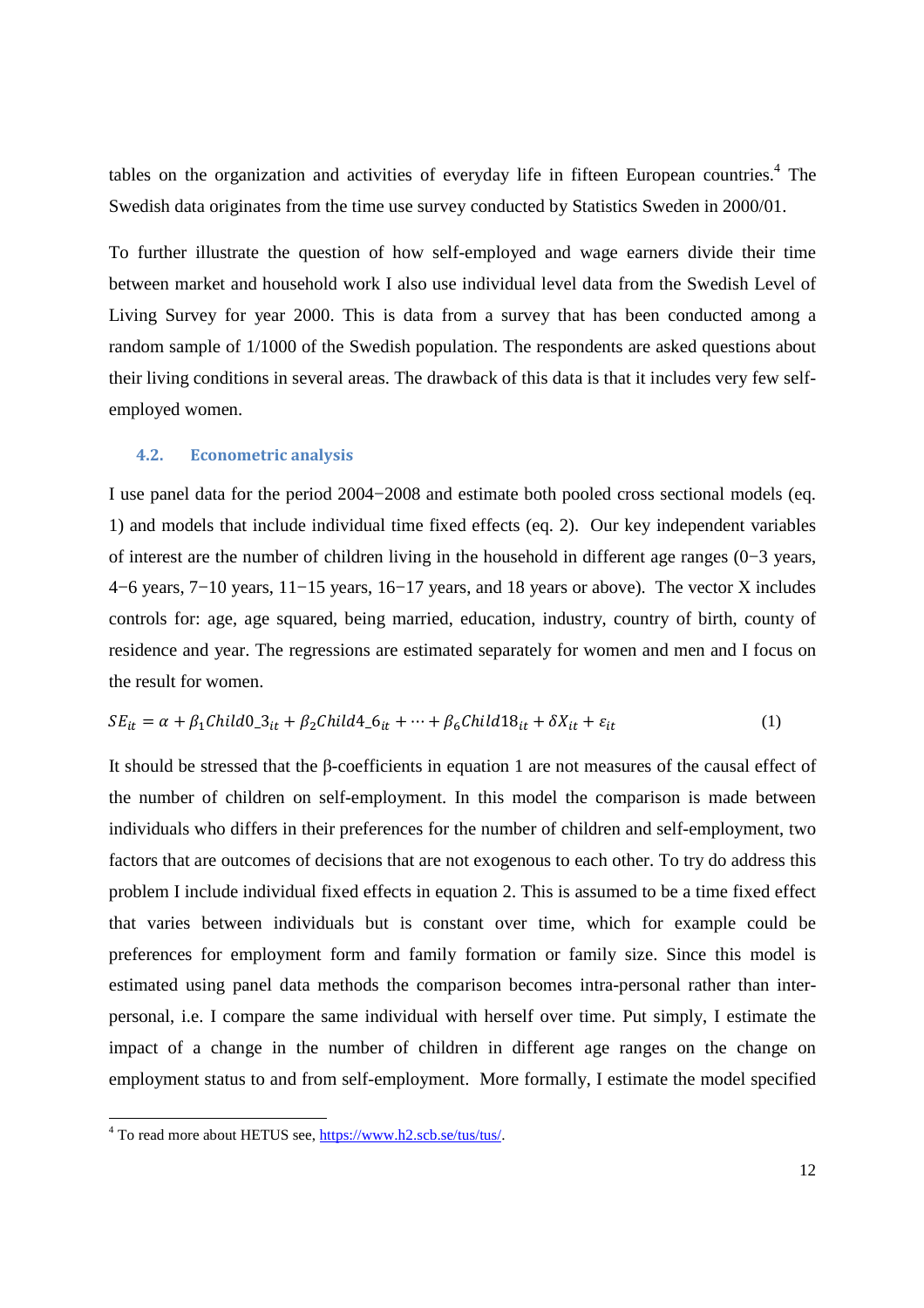in equation 3 where all variables are expressed as the value of the variable for individual *i* at time *t* and its deviation from the mean calculated over all years for this individual.

$$
SE_{it} = \alpha + \beta_1 Child0_3_{it} + \beta_2 Child4_6_{it} + \dots + \beta_6 Child18_{it} + \delta X_{it} + \mu_i + \varepsilon_{it}
$$
 (2)

$$
\frac{SE_{it} - \overline{SE_i}}{Child(18_i)} = \alpha + \beta_1 (Child(0_3_{it} - \overline{Child(0_3_i)}) + \beta_2 (Child(4_6_{it} - \overline{Child(4_6_i)}) + \dots + \beta_6 (Child(18_{it} - \overline{Child(8_i)}) + \delta(X_{it} - \overline{X_i}) + (\varepsilon_{it} - \overline{\varepsilon_i})
$$
\n(3)

The dependent variable is a dichotomous variable taking the value one if the individual is selfemployed and zero if the individual is a wage-earner. The models are first estimated using a linear probability model. This has the advantage that the interpretation of the coefficients is simple: each additional child in a certain age range increases or decreases the probability of being self-employed by a certain percentage point. Using this model there is, however, a risk that it will yield predicted probabilities outside the range of zero to one. For this reason I also estimate both pooled cross sectional and panel regressions using the non-linear logit model. To account for individual fixed effects in the logit model I estimate so called conditional fixed effects models (Chamberlain 1980, 1984; Maddala 1987). In this model, I condition on that there has been a change in the dependent variable between two time periods. Individuals who do not change state between two time periods are not included in the regressions, since they do not contribute to the likelihood function (Maddala 1987). As a consequence, this model uses substantially fewer observations than the other models.

#### **4.3. Descriptive statistics**

The main purpose of this study is to estimate the effect of the presence of children in the household on the probability of being self-employed. As a descriptive exercise self-employment rates among different groups of employed women are presented in Table 1. The sample is divided into eight groups depending on whether there live any children in the household, the age of the women and the age of the children. The first group includes women younger than 42 and with no children living in their household. This group presumably includes some women who have not yet had any children and where some of them will have children in the future. The last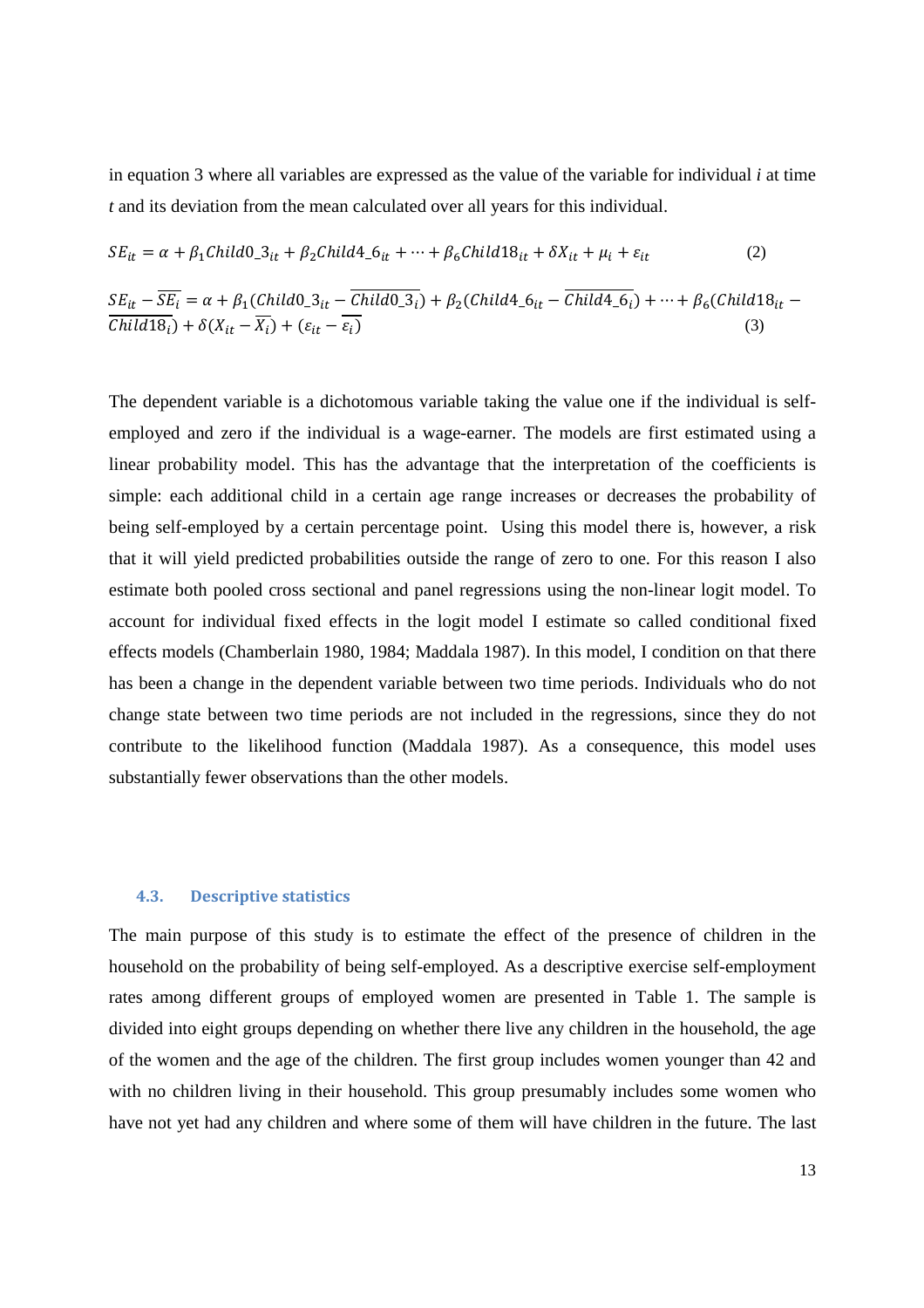group also includes women with no children living in their household but who are older than 42. This group includes women that have older children that do not live with their parents. The groups in between are not mutually exclusive since women can have children in different age spans. For example, a woman can have one child in the age range 0 to 3 and one child in the age range 4 to 6. Previous research has found a positive correlation between age and the probability of being self-employed. There is also likely a positive correlation between the age of a woman and the age of her children. This makes it difficult to disentangle the impact of age on the selfemployment probability and the impact of the presence of children in different age ranges. This will be dealt with more carefully in the regression analysis. However, it can still be interesting to look at the correlations between self-employment, total and divided into unincorporated firms and incorporated firms, and the presence of children in the household. Self-employment is lowest among women younger than 42 years with no children and highest among women with no children but who are older than 42. For women with children up to 17 years there appears to be an inverted u-shaped relation between the age of the children and self-employment with a peak in the self-employment rate among mothers with children between 7 and 10 years.

In Table 2 some descriptive statistics for the groups of self-employed and wage-earning women that are included in the sample in 2008 are presented. Self-employed women are on average almost eight years older than wage-earning women. This correlation between age and selfemployment has been found in many previous studies (see for example Blanchflower 2000). The age difference is reflected in differences in marriage rates and fertility rates when studying the whole group of self-employed women; a substantially higher share of self-employed women are married and they have fewer children in all age groups living in their household. A higher share among the self-employed have relatively low education, not more than upper secondary school, while a lower share have university education. I also present the distribution over sector which tend to be very different among wage-earners and self-employed. The largest group of wageearning women is employed in the health care sector, 27 percent, while only 7 percent of the self-employed are active in this sector. We also find the same pattern regarding the educational sector. The self-employed are instead predominately located within "personal and cultural services" and "financial and business services". Lastly, annual labor income, both excluding and including transfers, are presented and we find that the self-employed on average have lower incomes than wage-earners.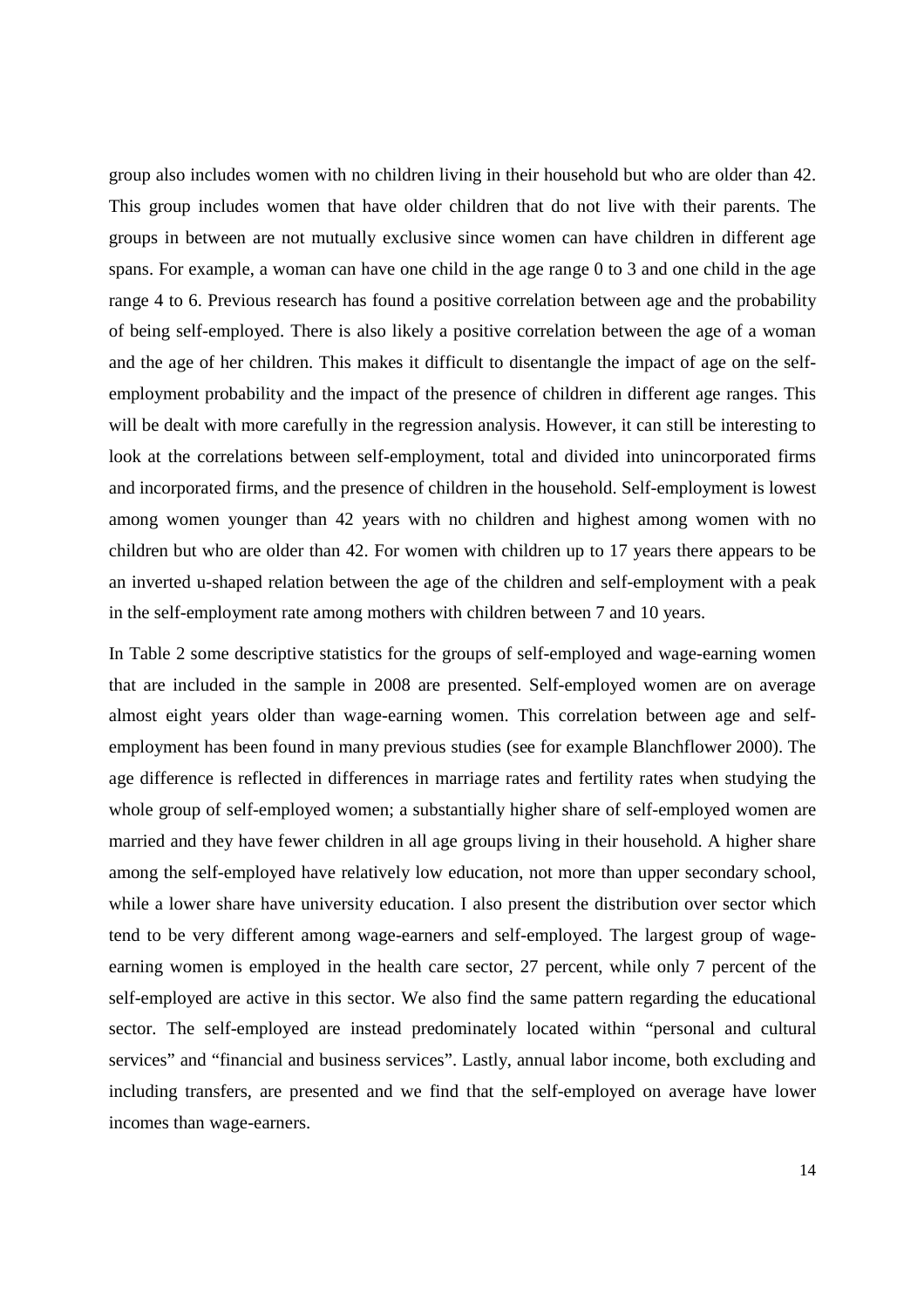#### [TABLE 1 & 2 ABOUT HERE]

### **5. Results**

The results from our estimations of the relation between the presence of children in the household and the probability of being self-employed are presented in Table 3. In general, there is a positive correlation between the number of children in the household, in all age ranges except 16−17 years, and self-employment. It can be assumed that family responsibilities and perhaps foremost, the workload in the household associated with having children, decreases as the children gets older. An implication of this would be that the demand for self-employment also decreases with the age of the children. Our results suggest that this is indeed the case. According to the estimations based on the pooled cross sectional data an additional child in the age range 0−3 increases the self-employment probability by 0.49 percentage points while an additional child in the age range 4−6 years increases the self-employment probability by 0.31 percentage points. The logit model show a similar pattern; the odds ratio of being self-employed is more positively affected by an additional child in the younger age groups than in older age groups and the odds ratio of being self-employed decreases for children aged from 16 to 17.

The cross sectional models cannot be used to identify the causal effect of young children on selfemployment. The more relevant question is if the arrival of young children in the household and hence an increased demand for labor market flexibility increases the likelihood of mothers switching from wage employment to self-employment. To address this question we use of the panel dimension of the data and estimate fixed effect models. The point estimates of these models are smaller than in the cross-sectional models but we still find a positive effect of more young children in the household on self-employment. The conditional fixed-effect logit model only uses observations for which there is a change in the dependent variable, i.e. individuals who change from wage employment to self-employment (a positive outcome) and individuals who change from self-employment to wage employment (a negative outcome). Here, only the estimate for the youngest age group is positive and significant. In this very restrictive model there is a positive effect of an additional young child on the probability of becoming selfemployed, i.e. switching from wage employment to self-employment.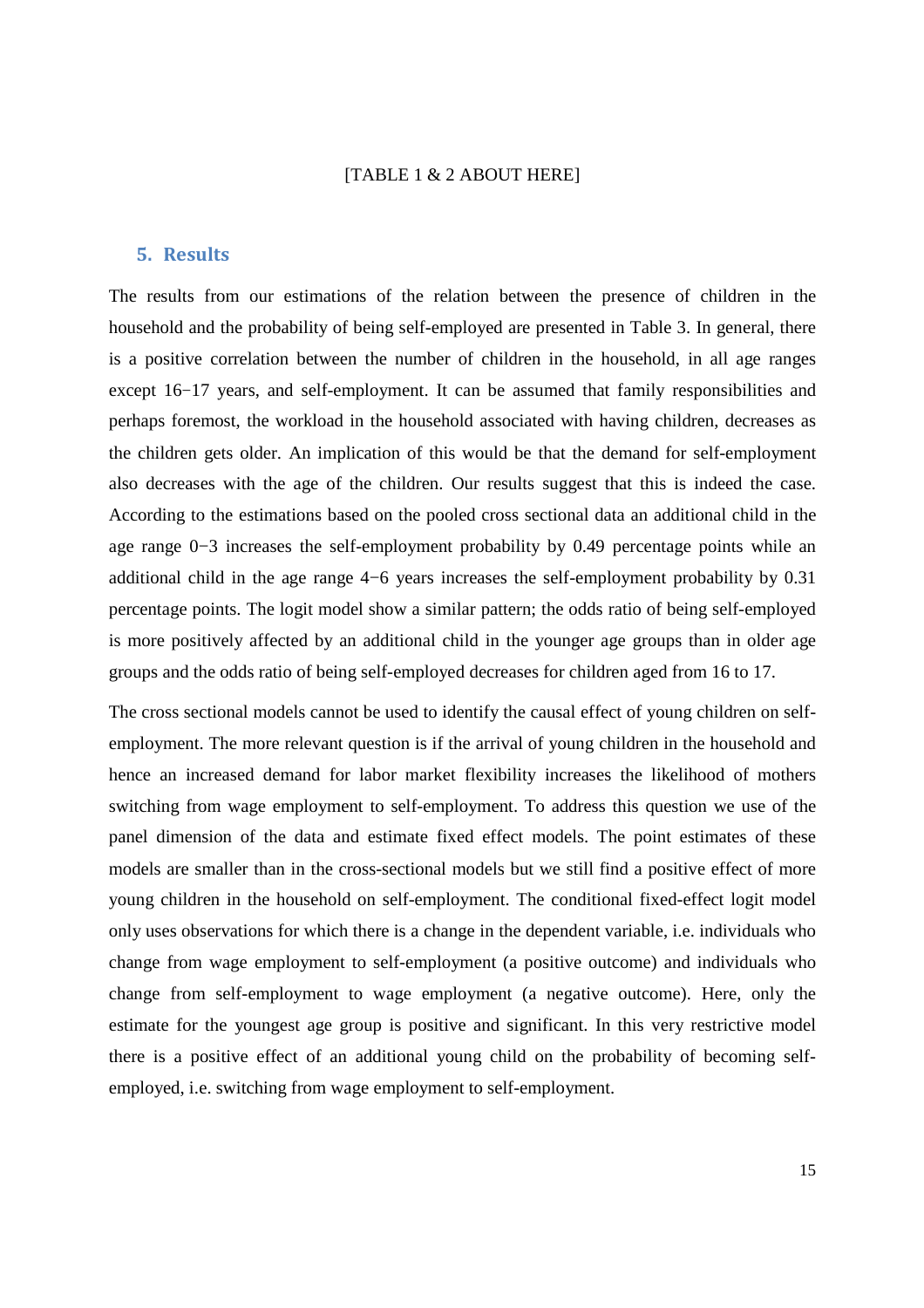We have also estimated the same models for men. These results are presented in Table A1 in the Appendix. We find a positive correlation between the number of young children and the probability of being self-employed also for men. However, the impact of an additional child is smaller if the children are very young (0–3 years) and stronger if the children are older. For women, we find that the impact of an additional child decrease by the age of the children. This could mean that fathers do not choose self-employment when the need to be caring for the children is the highest which seems to be the case for mothers.

## [TABLE 3 ABOUT HERE]

#### **5.2. Heterogeneous effects by educational level**

<u>.</u>

It has been argued in previous studies (see e.g. Hundely 2000) that professionals and workers in managerial positions would not need to choose self-employment in order to achieve this type of flexibility but that many wage-earning jobs in the modern labor market also are flexible with respect to where and when the work is performed. This idea is tested by conducting the analysis separately by three educational groups; (1) primary school or upper secondary 2 years or less, (2) Upper secondary more than 2 years or higher education less than 3 years and (3) Higher education 3 years or more or post-graduate education. We would expect to find most professionals and workers in managerial positions in the group with the highest educational level and hence expect the effect of children on self-employment to be non-existent or at least weakest in this group. The results are presented in Table 4 and from the linear probability model we find that the association between the number of young children and self-employment probabilities is strongest among women with the lowest educational level.<sup>5</sup> However, even for women with the highest level of education, each additional child in the youngest age group has a positive and significant impact on the probability of being self-employed. In the fixed effects regressions the estimates of children in the youngest age group are about the same for all educational groups. Hence, it does not appear to be the case that only low educated women choose self-employment as an alternative employment form while the children are young.

#### [TABLE 4 ABOUT HERE]

<sup>&</sup>lt;sup>5</sup> These models have also been estimated using a logit model but the results are not presented her but are available from the author upon request. The main results are invariant to the choice of model.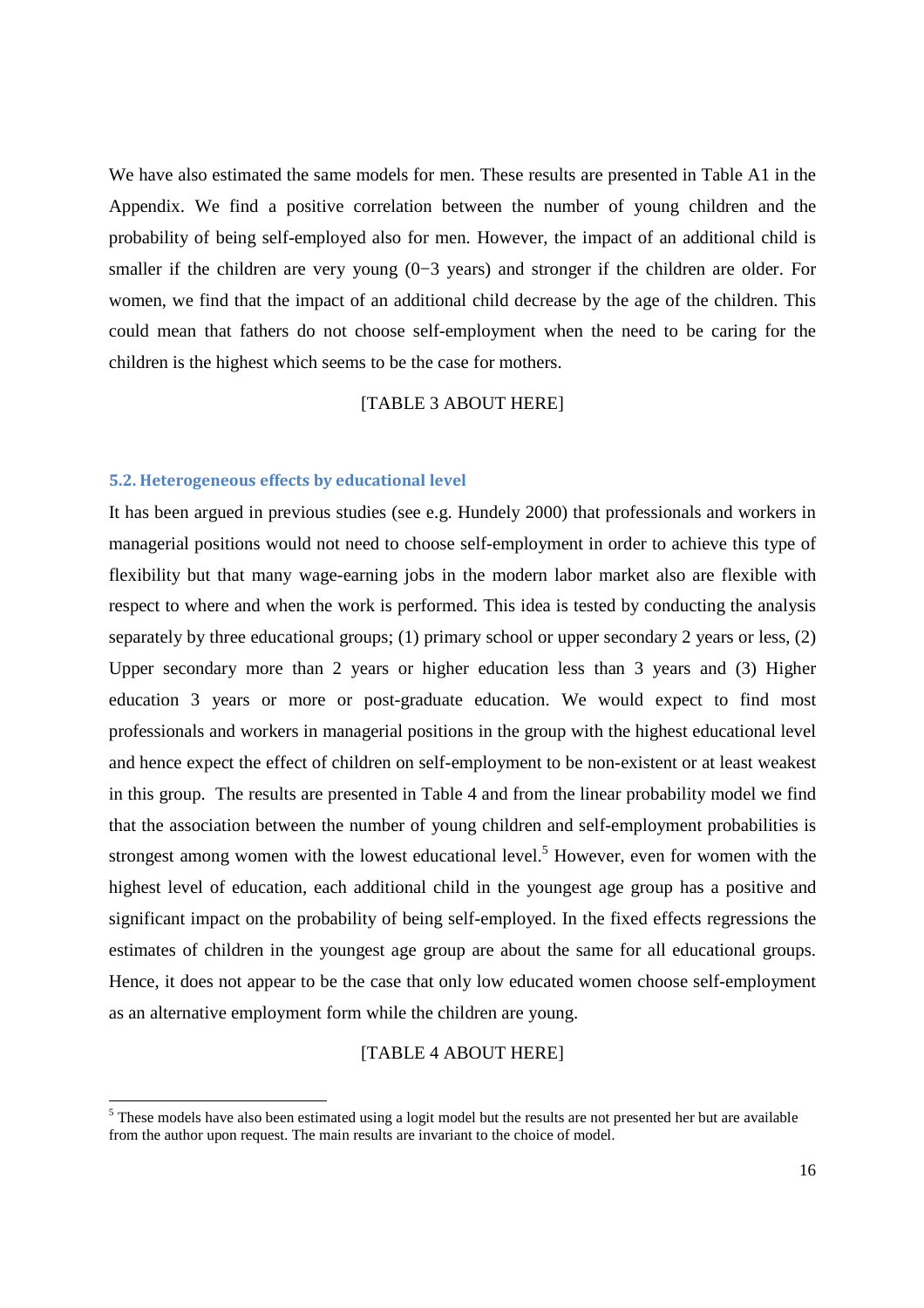#### **5.2. Interpreting the results**

The results presented in the previous section suggest that self-employment among women increases with the number of children and that the effect is decreasing in the age of the children. This is consistent with the results presented in previous studies and supports the hypothesis that women with more child care, and hence in many cases more household responsibilities, more likely chose self-employment than other groups of women. In previous studies similar results have been interpreted as evidence of that this group of women has a higher demand for flexible scheduling and chooses self-employment as a way to achieve it. This interpretation is supported by the findings in studies using time-use data who report that self-employed women spend more time on household work and less time on market work than wage-earning women do. But is this the way the results should be interpreted for Sweden? In the remaining sections of the paper I try to shed some light on two possible explanations for our results. The first hypothesis is that women in Sweden, in spite of the institutions in place on the labor market with the purpose of facilitating the combination of work and family commitments, also chooses self-employment as a way of balancing work and family. The second hypothesis, which has been given far less attention in self-employment literature, is that mothers of young children who choose selfemployment in fact are women who have very strong preferences for market work. Selfemployment could be a way for these women to avoid reducing time spent on market work to the same extent as they would have done if they would have been employed as wage-earners when they have young children. Self-employment is assumed to satisfy the demand for flexibility and instead of working eight hours straight from morning to afternoon as one often does when being an employee, self-employed parents could work while the children are in day care or in school, pick up them in the afternoon and spend time with them and doing household choirs and then continue to work in the evening when the partner has come home and can take over child care responsibilities.

For the self-employed there could also be the possibility to work while the child is very young and has not started day care yet. As was mentioned before, the parental leave system in Sweden is generous and flexible allowing parents, while they are on parental leave, to work during some days of the week although not receiving any benefits during this time. But children under the age of one are not covered by the public child care system so if neither of the parents can care for these very young children it is up to the family to find private alternatives, like a grandmother or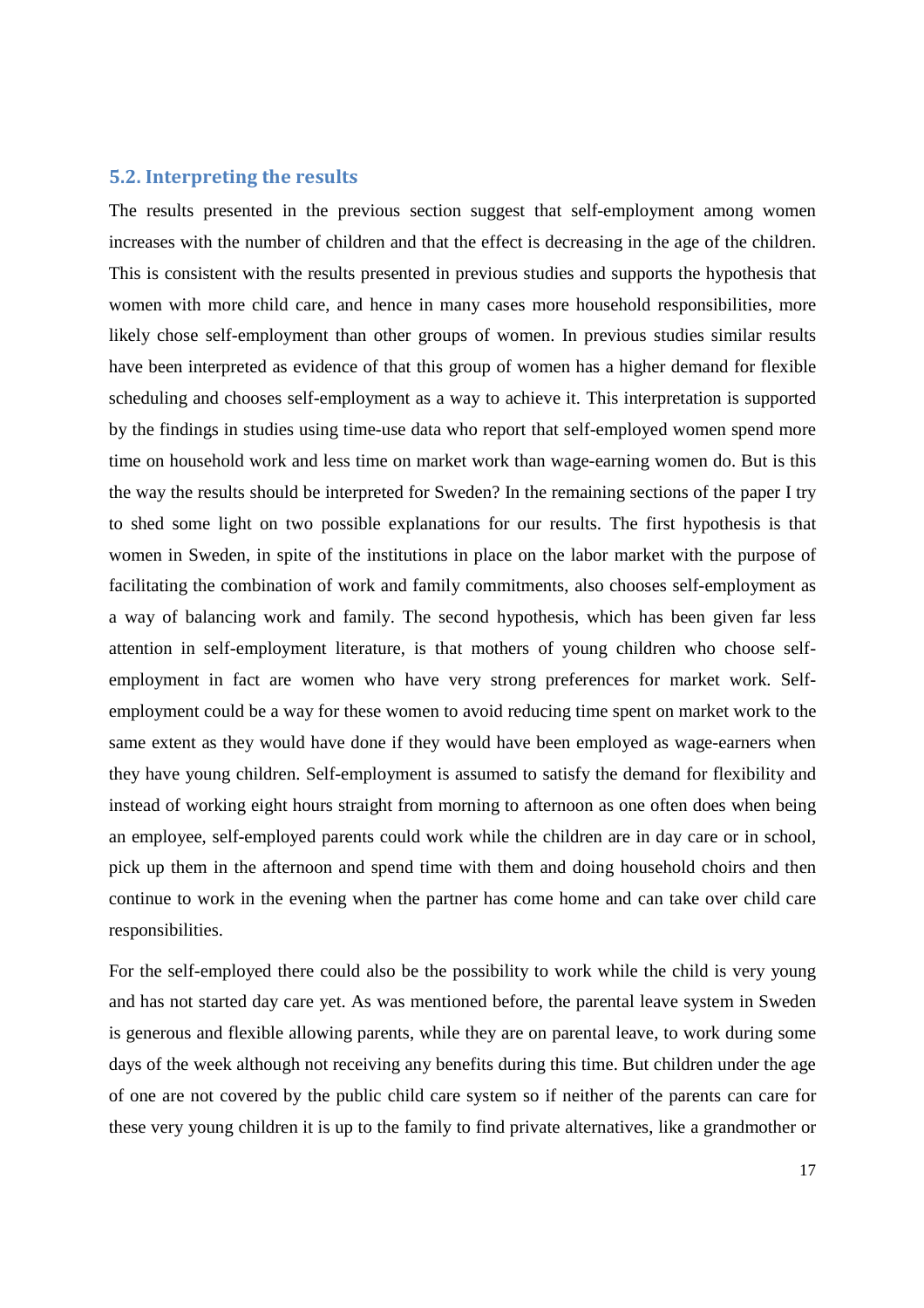a paid nanny. However, to have employed nannies is still not very common in Sweden. If one were self-employed prior to having a child, it could be difficult to be away from the business full time for up to a year and if there are no employees in the firm, it might be difficult for the firm to survive. There is lots of anecdotal evidence of self-employed women who continue to work just after the baby is born or take a very short period of parental leave.

A second motivation for why self-employment might be chosen by women with strong preferences for market work is that even though Sweden in many respects is a gender equal country there is still a non-negligible gender wage gap which is larger higher up in the wage distribution (Albrecht et al 2003). One of the main explanations that has been put forward is that women still take the majority of parental leave days and that the parental leave period in many cases are very long, up to one and a half year. Young women are often aware of that there is a risk of being punished in the labor market if they stay away from the labor market for a long period when they have children. But at the same time there is still a social pressure on women that they should stay at home and take care of the children. Becoming self-employed could then be a way of achieving both these goals: to still be active on the labor market when the children are very young and also be the one taking the main responsibility for caring of the child. There are a limited number of wage-earning jobs where this is possible.

We will not be able to fully separate between these two possible explanations; choosing selfemployment to better balance work and family commitments or choosing self-employment in order to still be active on the labor market when the children are young, but to be able to say something I use two different indicators: time-use data for Sweden and information from administrative registers about the number of days of parental leave. If women choose selfemployment as a way of balancing work and family commitments we would expect them to spend less time on market work and more time on household work compared to wage-earning women. We also would expect them to take more days of parental leave. On the other hand, if it is women with strong preferences for market work that chose self-employment while the children are young we would expect the opposite: they spend more time on market work and less time on household work compared to wage-earning women and they will take fewer days of parental leave compared to wage-earners.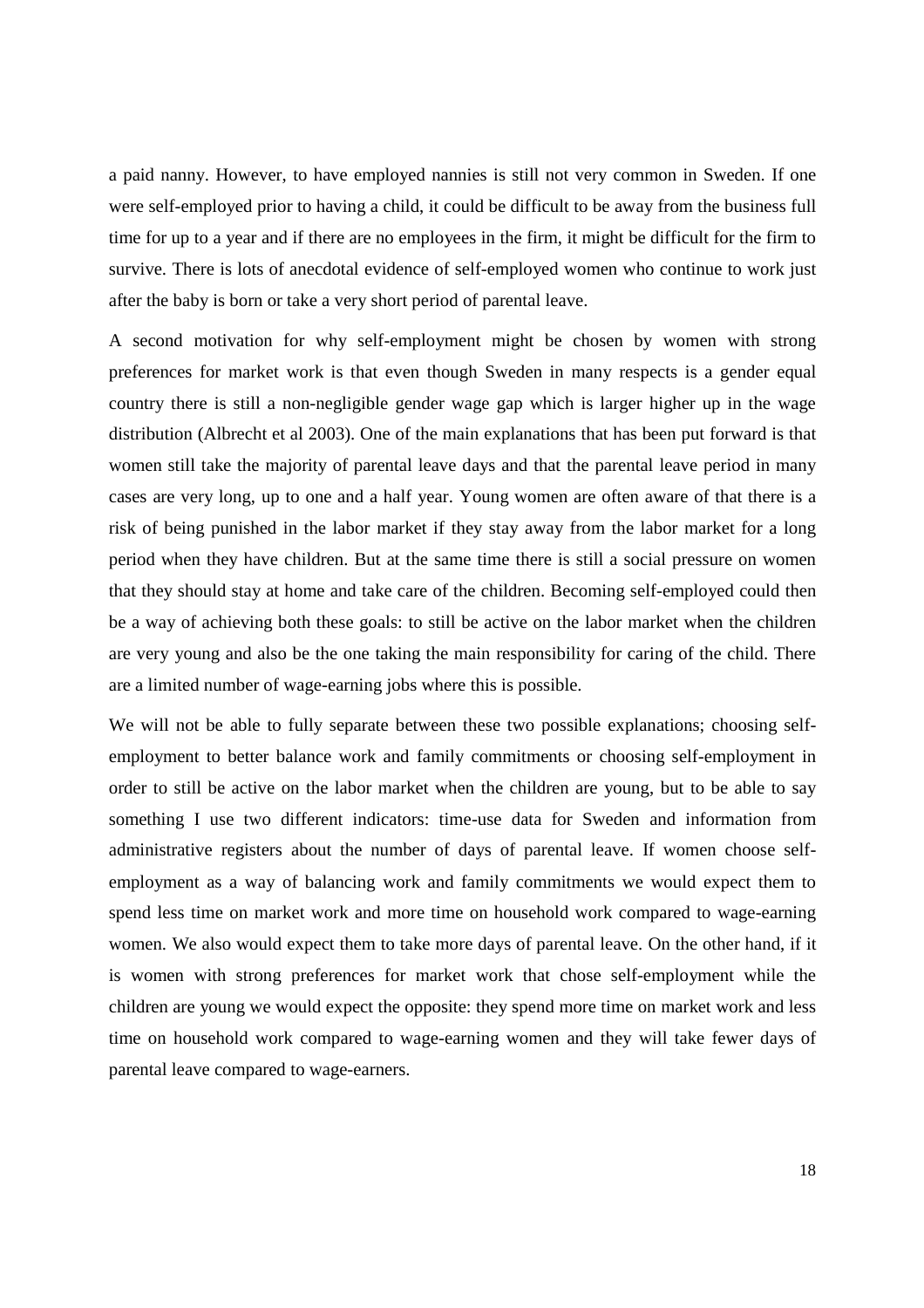One caveat to this analysis is that I do not have micro data on the time use of the individuals in the administrative data that I use to estimate self-employment probabilities. We will therefore rely on some secondary sources with information on the time-use of the self-employed and a regression analysis of a sample that includes only a small number of self-employed women (the Swedish Level-of-Living Survey).

## **6. Time use among self-employed men and women in Sweden**

Previous studies for the US, Australia and Spain reveal that self-employed women spend less time on market work than wage-earning women. Descriptive statistics from the Harmonized European Time Use Survey also show that in most countries wage earning women spend more time on market work than self-employed women. See Figure 2. According to this data, this is also the case in Sweden but the difference is smaller than in most other countries.

## [FIGURE 2 ABOUT HERE]

The evidence on time-use of self-employed men and women in Sweden are scarce but at least two studies report that self-employed women spend more, or as much, time on market work as wage-earning women. Average weekly hours of market work based on different data sources are summarized in Table 5. Mångs (2013) report that self-employed women with children 0−3 years of age spend on average 37.8 hours per week on market work and wage-earning women spend 35.9 hours per week on market work. These results are based on a survey and the sample of selfemployed is strongly selected since those having an annual income below 100,000 SEK are excluded and so are combiners, i.e. self-employed who also have had an income from wage employment during the year. Johansson Sevä and Öun (2014) report that self-employed women with employees spend on average 45.8 hours per week on market work and wage-earning women spend on average 38.3 hours on market work. Self-employed women without employees spend about the same time on market work as wage-earning women. From the Swedish Level of Living survey in 2000 we also see that self-employed women spend more time on market work than wage-earning women. The sample of self-employed women is however small in this survey and the average weekly working time is only based on 84 individuals. Data for Sweden from the Harmonized European time use survey show that self-employed women spend slightly less time on market work but the difference, 1.4 hours/week, is smaller than in many other countries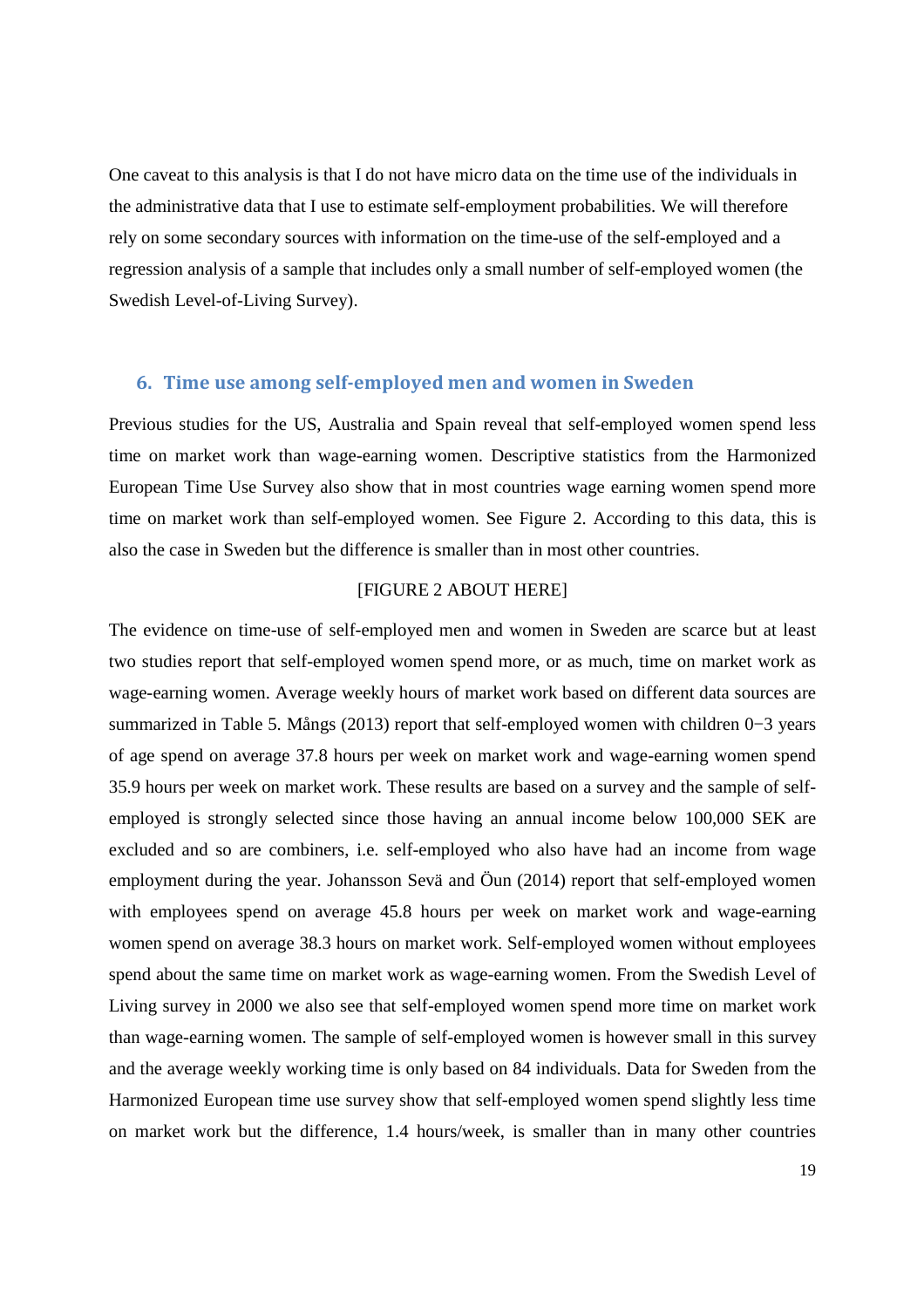(https://www.h2.scb.se/tus/tus/). For men, all data sources show that self-employed men spend more time on market work than wage-earning men.

In previous studies it has also been found that self-employed women spend more time on household work than wage-earning women. The existing evidence for Sweden reveals that there are small differences in time spent on household work between wage-earning and self-employed women. Again, the Harmonized European Time Use Survey show that in most countries selfemployed women spend substantially more time on household work than wage earning women do. But the differences are small in Sweden. See Figure 3. In Table 5 we have also summarized what is known about time spent on household work based on data for Sweden. Even though the descriptive statistics on time spend on market work and household work presented here in no way are conclusive, it could still be argued that it is not apparent that Swedish women choose self-employment when the children are young to spend less time on market work and more time on household responsibilities.

#### [FIGURE 3 & TABLE 5 ABOUT HERE]

Using individual data from the Level of Living Survey for year 2000 I perform a multivariate analysis of time spent on market and household work, the results are presented in Table 6. Even though there are few individuals, in particular women, who are self-employed in this data we still find significant differences regarding time spent on market work: self-employed women spend on average about six hours more on market work than wage-earning women. We also find that self-employed both with and without employees spend more time on market work than wageearning women but the differences are larger between wage-earners and self-employed with employees. We find no significant differences with respect to time spent on housework. The pattern for men is very similar: the self-employed spend more time on market work than wageearners. Here we do, however, also find that self-employed men, in particular those without employees, spend significantly less time on household work than wage-earning men.

It is also interesting to note that the employment status of the partner has a significant impact on the time spent on market work. For both women and men, having a self-employed spouse decreases the time spent on market work by about 1.4 hours for women and by almost 3 hours per week for men. Having a self-employed spouse increases the time spent on household work for women, but for men it has no significant effect on time spent on household work.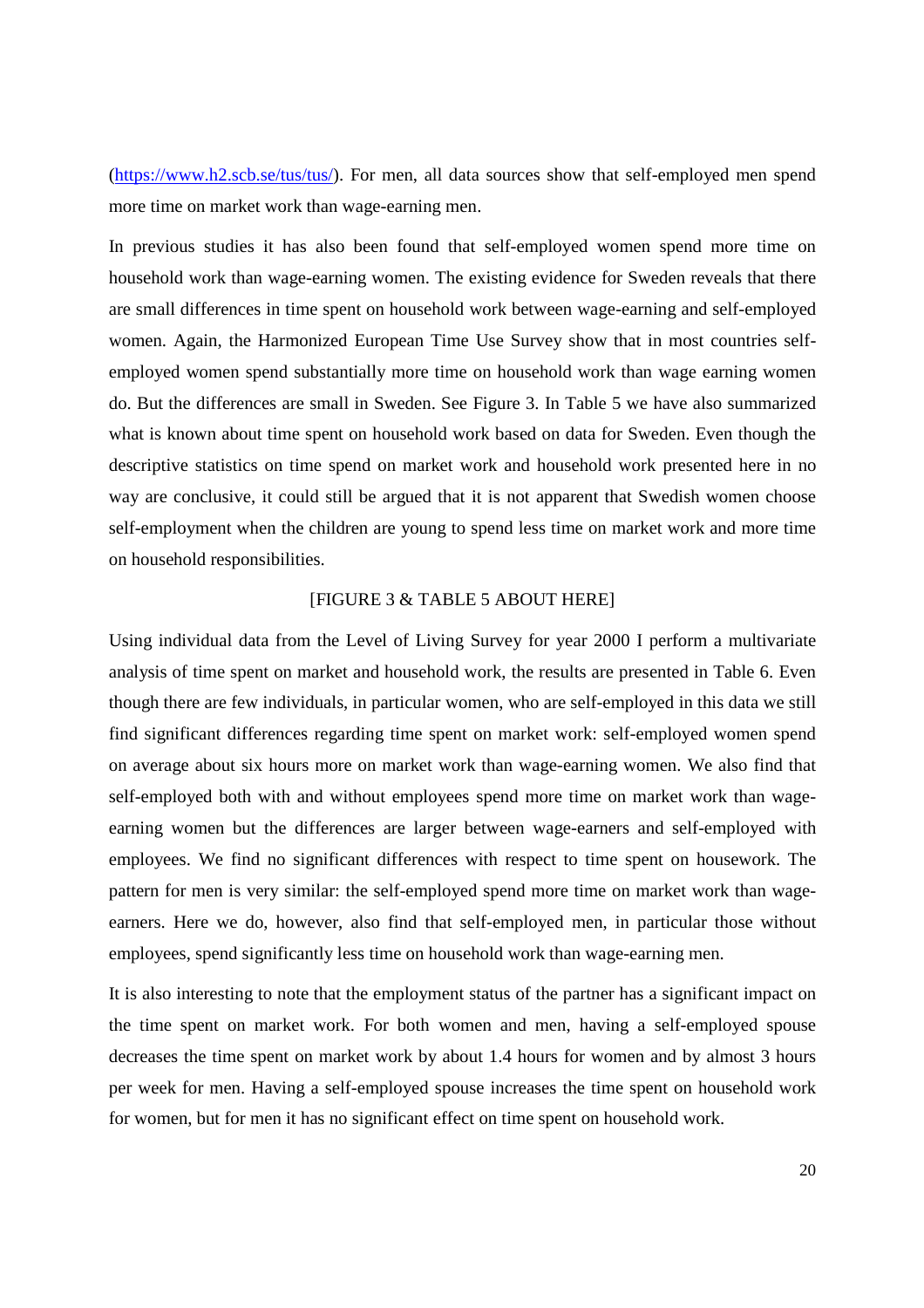#### [TABLE 6 ABOUT HERE]

### **7. Parental leave among wage-earners and self-employed**

As mentioned before, the parental leave system in Sweden is generous and flexible allowing parents, while they are on parental leave, to work during some days of the week although not receiving any benefits during this time. Being self-employed it could be difficult to be away from the business full time for up to a year. In particular if there are no employees in the firm, it might be difficult for the firm to survive.

One way to analyze if the self-employed tend to work more while the children are very young is to study differences in days of parental leave. Here the same register data is used as was used in the main analysis and information on total number of days of parental leave during the year is used. A drawback of this data is that I do not have information about when during the year the parental leave days were used. To be able to compare self-employed and wage earners I need to assume that the distribution of child births across the year is the same for wage-earners and selfemployed since the total number of days taken during a year will depend on when the children are born. If a child is born on January  $1<sup>st</sup>$  it is possible for the parents to have 365 days of parental leave during the year while if the child is born on December  $31<sup>st</sup>$ , one could have one, or possibly zero, days of parental leave. Second, doing this exercise I restrict the sample to only include the births of the first child, i.e. I condition the sample on that there are no children living in the household in period *t-1* while there is at least one child aged 0−3 living in the household in period *t*. Here the groups of self-employed are divided into those with an unincorporated firm and those with an incorporated firm. The former group is treated as self-employed in the social security system while the latter group is treated as employees since they are employed in their own firm. Looking at sample means for the three groups: wage-earners, self-employed with an unincorporated firm and self-employed with an incorporated firm, we find that the difference between the groups in average number of days of parental leave are small but there is a larger spread in the number of days among self-employed with an unincorporated firm. Drawing histograms for the distribution of number of days in parental leave where each bin are 30 days, it is clear that the share among self-employed (with an unincorporated firm) who takes 30 days or less are higher compared to the other groups (see Figure 3).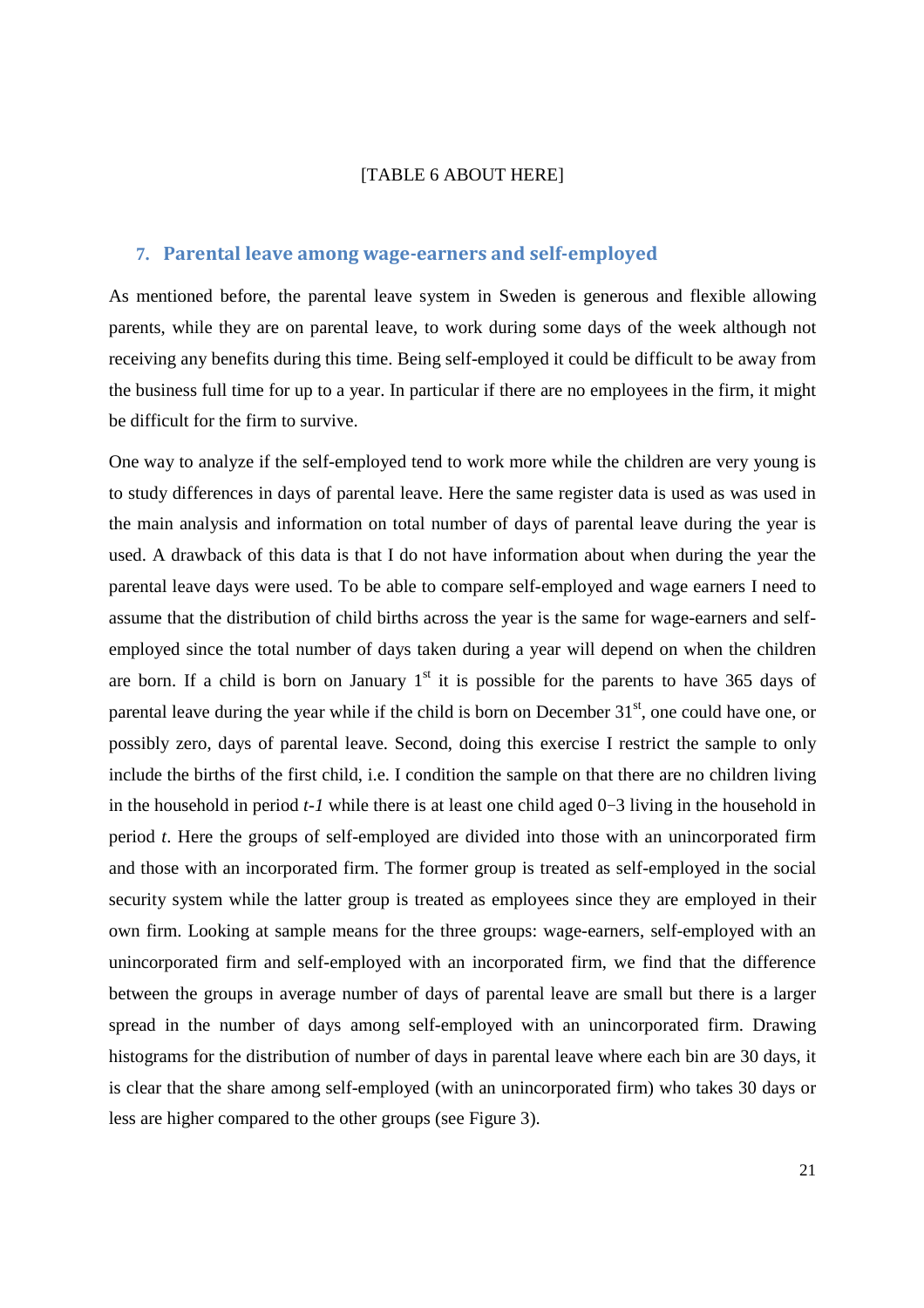To investigate this further, a number of different regressions have been estimated. In the first one we look at the association between self-employment and the probability of taking zero days of parental leave conditional on that there were no children living in the household in period *t-1* and that there is at least one child in the age range 0 to 3 years in period *t*. In most cases, this means that the women have become a (biological) mother but there could also be other situations. For example, if a woman has no children of her own in period *t-1* and then marry a spouse who has children of his/her own this would appear in the data as the women have had a child although it is not her biological child. This is not likely to be very common and we have no reason to believe that it is more common among self-employed women than among wage-earning women. In either case, this would be a situation where it is natural that the woman does not take any days of parental leave. In the second regression I estimate the probability of taking less than 30 days of parental leave, in the third regression the dependent variable is total net days of parental leave during a year and in the fourth regression I use the same dependent variable but I now exclude all those who have zero days of parental leave.

The results of the regression analysis are presented in Table 7 and focusing on self-employed with unincorporated firms, we see that self-employed women have a 4.6 percentage points higher probability of taking zero days of parental leave during the year and a 3.3 percentage points higher probability of taking less than 30 days of parental leave. The third specification shows that there is no significant difference in net number of days of parental leave during the year but when all women who take zero days of parental leave are excluded (column four) we find that self-employed take almost five more days of parental leave than wage-earners do.

 These results suggest that the group of self-employed is very heterogeneous; some take no or very few days of parental leave while others take more than the average wage-earner. To be able to say something more about the determinants of the number of days of parental leave I have estimated a separate equation for the self-employed controlling for some variables that are specific to the self-employed: corporate form, number of employees, industry and selfemployment income one year prior to having a child.<sup>6</sup> Surprisingly, we find that very few of the included variables are significantly different from zero neither when the outcome is the probability of taking zero days of parental leave nor when the dependent variable is net days of

<u>.</u>

<sup>&</sup>lt;sup>6</sup> The results are not presented here but are available from the author upon request.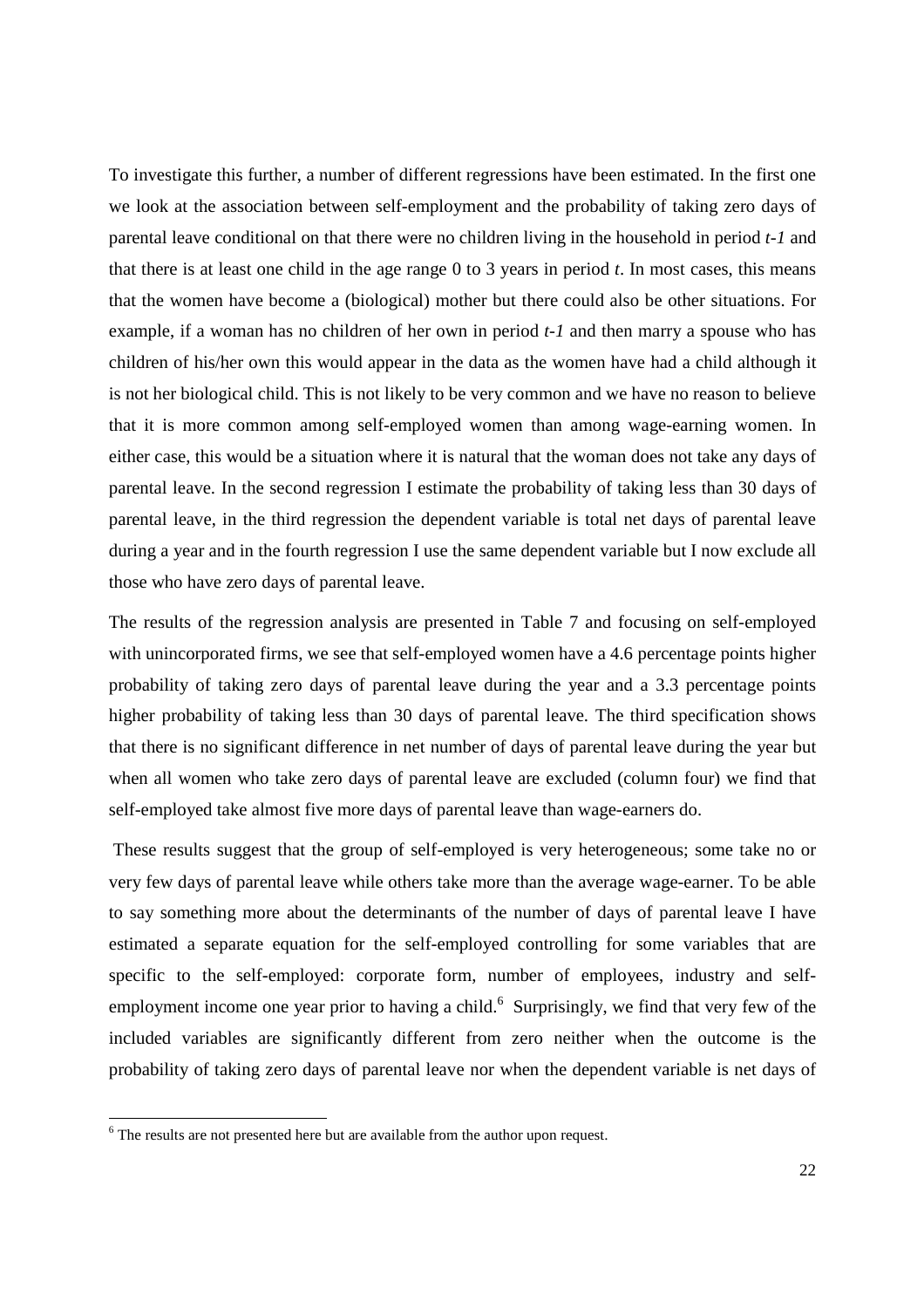parental leave. Corporate form, number of employees, age, number of children 0−3 years, marital status and country of birth (not shown) do not contribute to explain the variation in the amount of parental leave taken. The only variable which seems to be important is education. The probability of taking zero days of parental leave increases with the level of education while the number of days decreases with educational level. There are some differences between industries where those in agriculture and financial services are more likely of taking zero days of parental leave compared to those whose business are within "personal and cultural services". An additional variable that seems to be important is labor earnings in the previous period; a higher income is correlated with a lower probability of taking zero days and an increase in the number of days. This could mean that self-employed with lower earnings simply cannot afford to take as much parental leave as a self-employed with higher earnings.

### [TABLE 7 ABOUT HERE]

[FIGURE 3 ABOUT HERE]

### **8. Summary and conclusions**

Previous studies have found a positive correlation between the presence of children in the household and self-employment probabilities among women. This has been interpreted as evidence of that women might choose self-employment as a way of balancing work and family commitments. Related studies using time-use data find that self-employed women spend more time on household work than wage earning women and less time on market work.

There are reasons to believe that Swedish women do not choose self-employment in order to achieve more flexibility and to facilitate the combination of work and family. There are several institutions in place in the Swedish labor market with the purpose of facilitating the combination of work and family for parents of young children: generous parental leave system, easy access to public child care, and the right of parents to work part-time until the child turns eight. Also the fact that mothers and fathers share childcare and household responsibilities more equally than in many other countries suggests that mothers (and fathers) of young children might not have a very high demand for self-employment, at least not as way of balancing work and family commitments.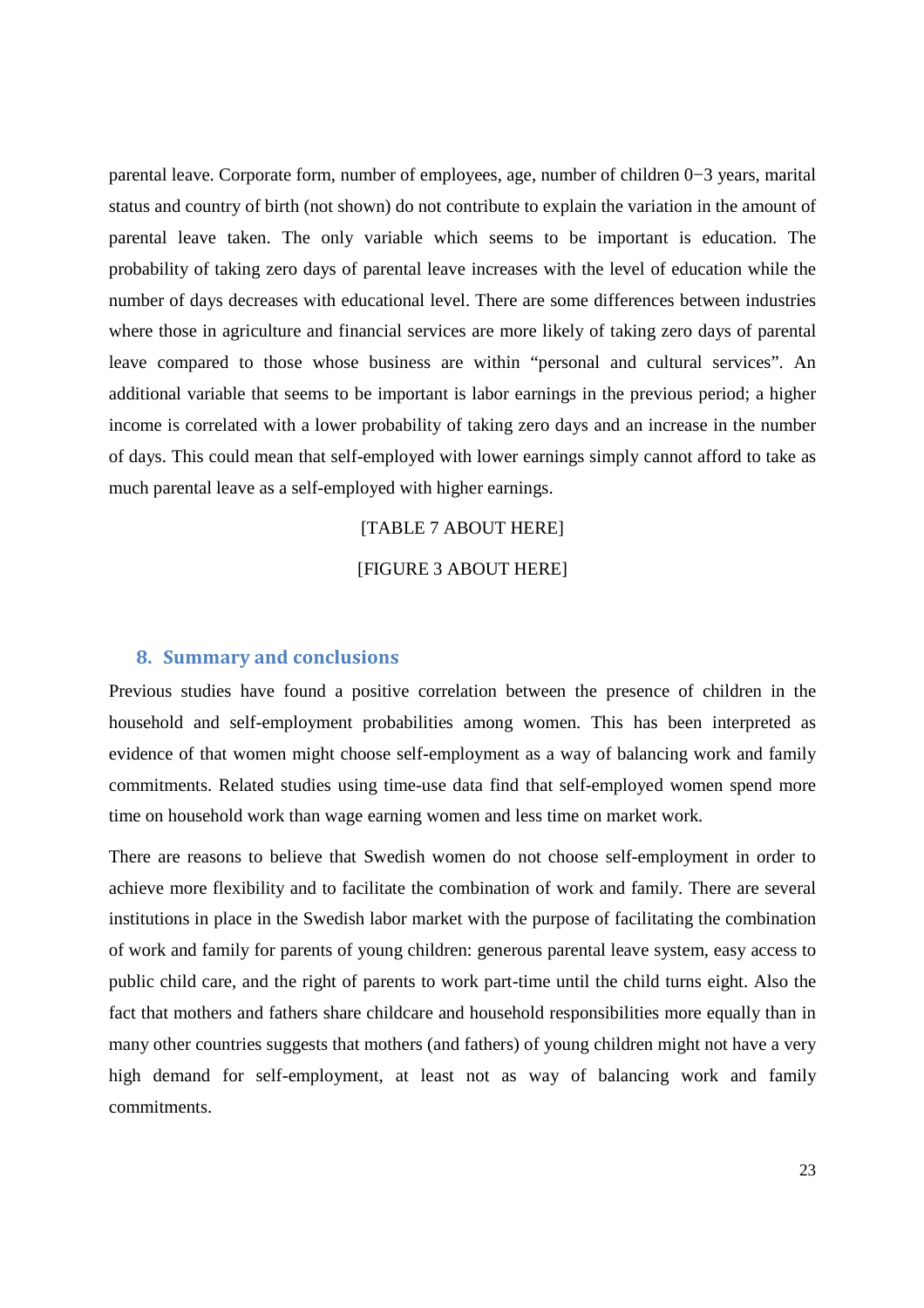The results presented in this paper do, however, point towards that mothers of young children who are active on the Swedish labor market are more likely to choose self-employment than other groups of women. This result is also found in panel data models where I control for unobserved individual heterogeneity, i.e. when I take into account that those who choose selfemployment might differ from wage-earners in some systematic way regarding preferences for family formation and family size. I find evidence of mothers with young children being more likely of choosing self-employment than other groups of women. From time-use data I find that self-employed women spend as much, or more, time on market work than wage-earning women. This result differs from what has been found for other countries. From analyzing parental leave use among wage-earners and self-employed, I conclude that the group of self-employed appears to be heterogeneous; self-employed mothers are more likely to take no, or very short, parental leave even when the children are very young but among those who do take some parental leave, self-employed mothers take on average more days of parental leave than wage-earning mothers.

The Swedish government wants to increase self-employment among women mainly as a part of the general policy of increasing self-employment and business creation. The start-up and growth of new business is often considered to be a driving force behind economic growth. But if women become self-employed to meet the increasing family demand for child care and household responsibilities and as a consequence spend less time on market work and more time on household work, this is a development which is likely to go against the idea of Sweden moving towards an even more gender equal country. It has been argued that if women choses selfemployment for this reason it is likely to reinforce traditional gender roles in the household and in the labor market (Craig et al. 2012). We have not found any indications of that Swedish women chose self-employment to reduce time spend on market work or to be a modern form of housewife, although these cases might exist. On the contrary, our results rather point towards that women who have strong preferences for market chose self-employment as a way of organizing their parental leave period in a different way than what Swedish mothers usually do.

The main focus of this paper has not been to establish causality between the number, or the presence, of children in the household and self-employment. However, since panel data is available and the sample is large we estimate panel data models to control for unobserved heterogeneity across individuals to try to estimate the relationship between children and selfemployment as accurately as possible given the data at hand. I recognize that there might be a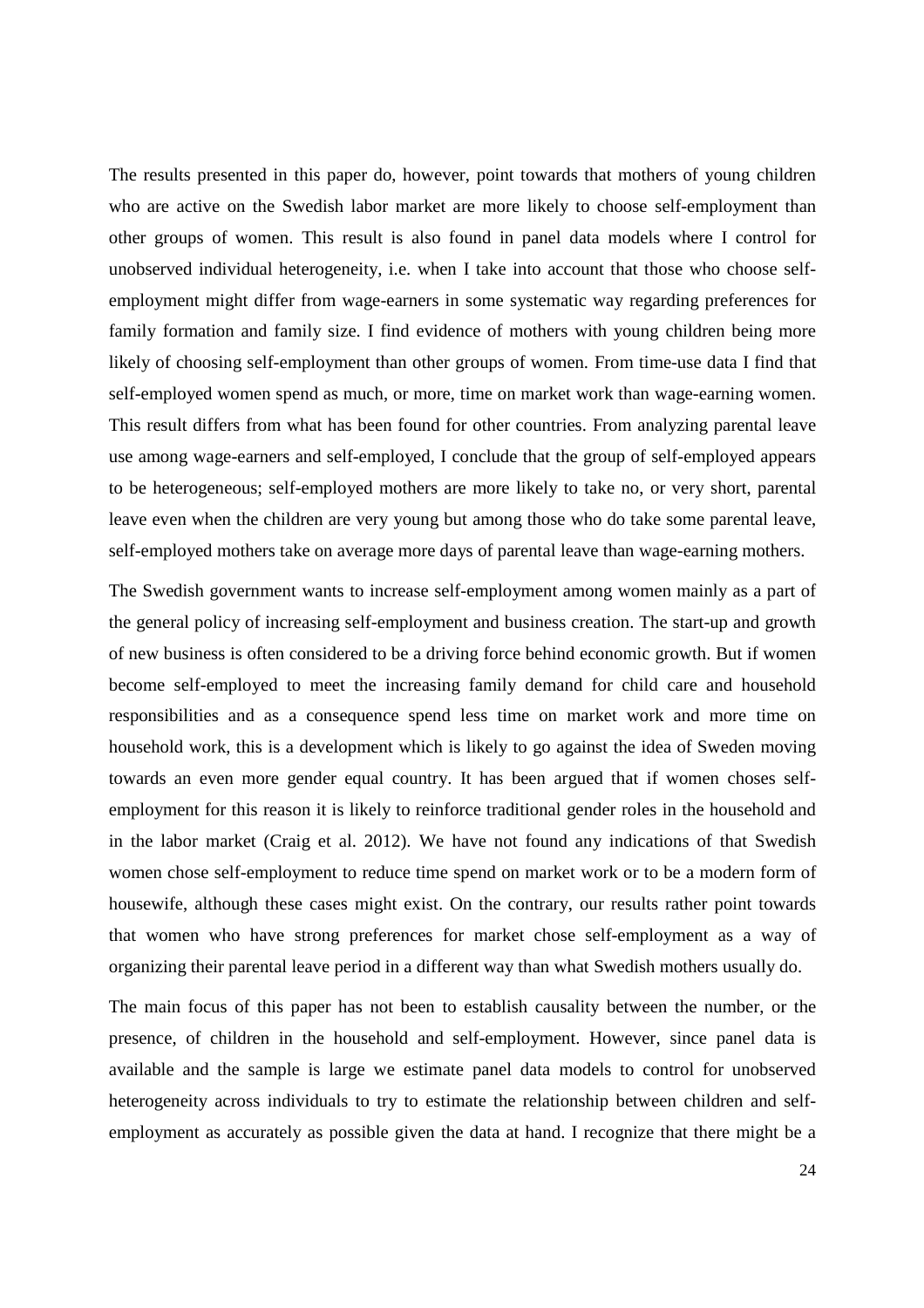problem of reversed causality, i.e. that self-employment affects fertility, and I believe that this is an important question that is on the agenda over questions for future research. It is, however, reassuring that Noseleit (2014) who uses an instrumental variable approach only finds evidence of there being a causal relationship between fertility and self-employment and not the other way around.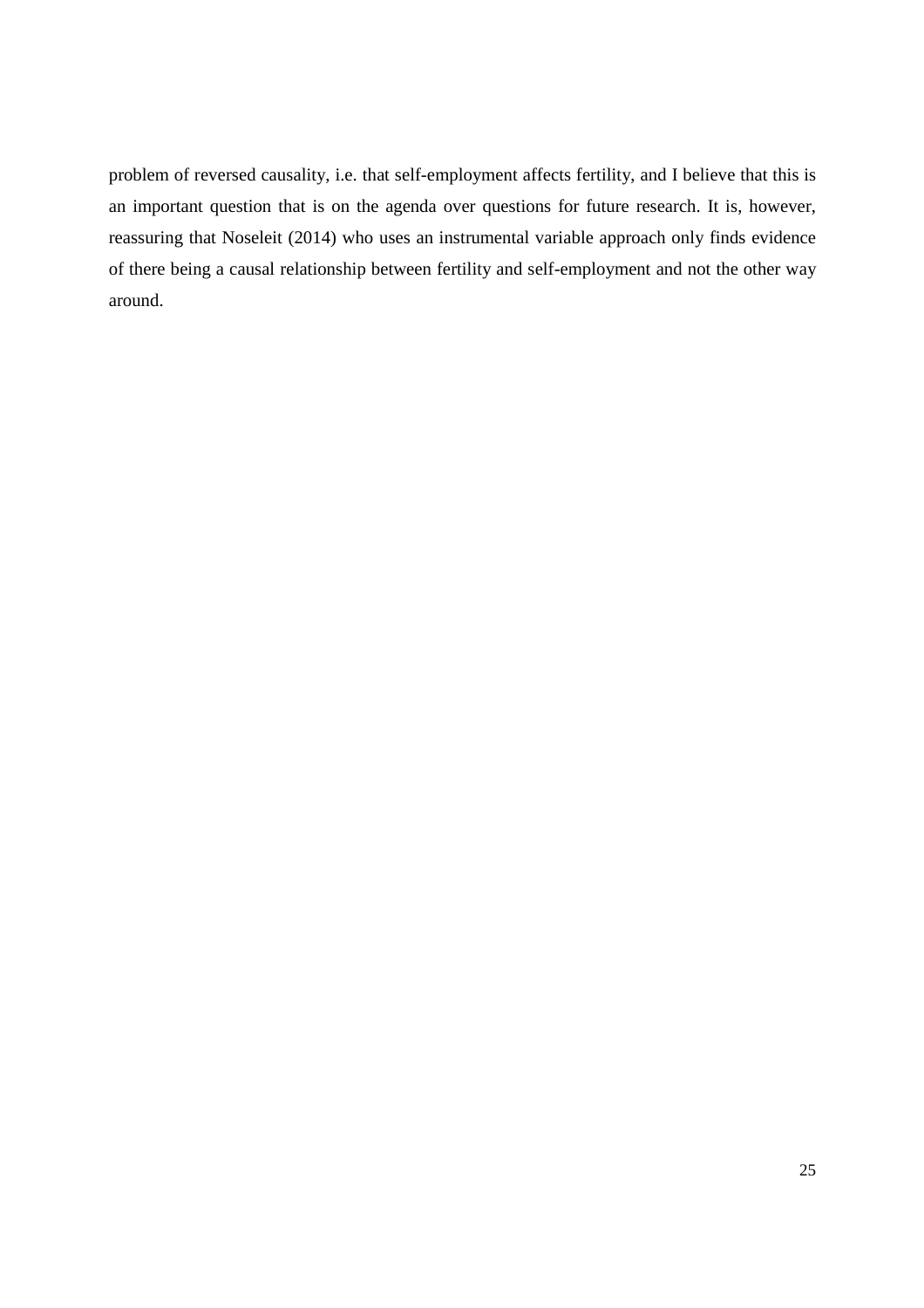## **Tables and Figures**



**Figure 1** Number of self-employed women (100's) in Sweden 1970-2013

**Source:** Labor force survey (Statistics Sweden).

| Table 1 Self-employment rate (%) and age of the children in the household 2008, women |  |  |  |
|---------------------------------------------------------------------------------------|--|--|--|
|---------------------------------------------------------------------------------------|--|--|--|

|                                | Self-employed (total) | <b>Unincorporated</b><br>firm | <b>Incorporated firm</b> |
|--------------------------------|-----------------------|-------------------------------|--------------------------|
| No children (in the household) | 2.5                   | 2.0                           | 0.5                      |
| and younger than 42            |                       |                               |                          |
| Children 0-3 years             | 4.0                   | 3.1                           | 0.9                      |
| Children 4-6 years             | 4.6                   | 3.5                           | 1.1                      |
| Children 7-10 years            | 5.0                   | 3.6                           | 1.4                      |
| Children 11-15 years           | 4.9                   | 3.5                           | 1.4                      |
| Children 16-17 years           | 3.9                   | 2.7                           | 1.2                      |
| Children above 18              | 4.3                   | 3.1                           | 1.2                      |
| No children (in the household) | 7.0                   | 5.3                           | 1.8                      |
| and older than 42              |                       |                               |                          |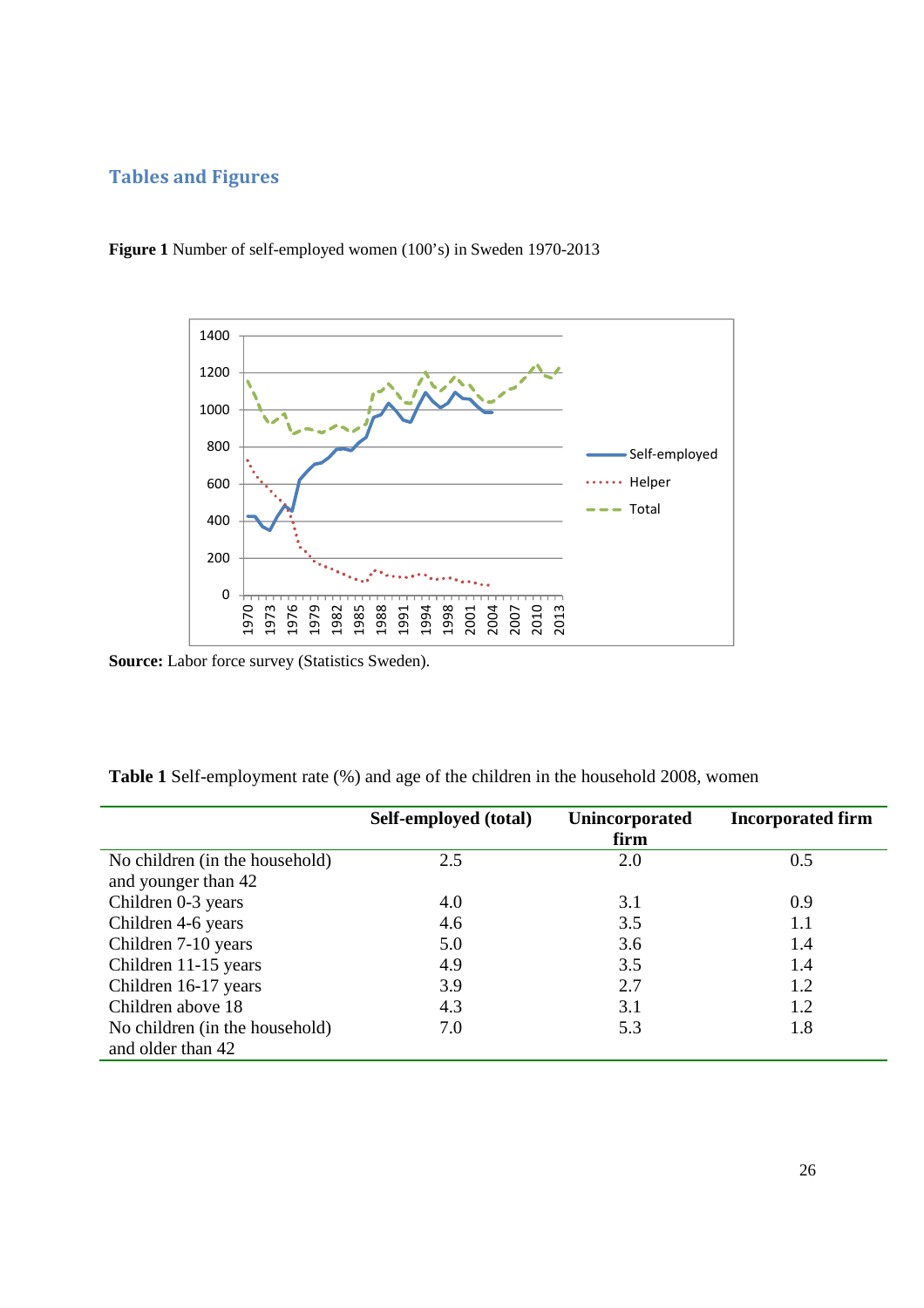|                                    | <b>Wage-earners</b> | Self-employed |
|------------------------------------|---------------------|---------------|
| Age (Std. Dev)                     | 39.9                | 47.1          |
|                                    | (13.7)              | (11.1)        |
| Married                            | 40.8                | 58.3          |
| <b>Number of children:</b>         |                     |               |
| Total                              | 1.071               | 1.004         |
| $0-3$ years                        | 0.15                | 0.13          |
| 4-6 years                          | 0.11                | 0.11          |
| $7-10$ years                       | 0.14                | 0.15          |
| $11-15$ years                      | 0.22                | 0.23          |
| 16-17 years                        | 0.14                | 0.11          |
| above 18                           | 0.32                | 0.26          |
| Education (%)                      |                     |               |
| Primary school less than 9 years   |                     |               |
| Primary school 9(10) years         | 11.8                | 10.0          |
| Upper secondary 2 years or less    | 22.3                | 26.0          |
| Upper secondary more than 2 years  | 23.1                | 23.9          |
| Higher education less than 3 years | 15.6                | 15.7          |
| Higher education 3 years or more   | 23.6                | 19.2          |
| Post graduate education            | 0.7                 | 0.5           |
| Missing information                | 0.4                 | 0.5           |
| Industry $(\%)$ <sup>a</sup>       |                     |               |
| Unknown                            | 1.5                 | 11.3          |
| Agriculture                        | 7.6                 | 7.2           |
| Manufacturing                      | 0.5                 | 4.4           |
| Construction                       | 1.1                 | 1.8           |
| Retailing and communication        | 11.7                | 14.8          |
| Financial and business services    | 13.5                | 21.2          |
| Education                          | 15.9                | 2.3           |
| Health care                        | 27.4                | 7.4           |
| Personal and cultural services     | 4.6                 | 21.3          |
| Total annual labor income (SEK)    | 210,056             | 164,610       |
| Total annual labor income (inkl.   | 221,400             | 172,21        |
| transfers) (SEK)                   |                     |               |
| <b>Number of observations</b>      | 2,304,762           | 114,840       |

<sup>a</sup>The industries "production of energy" and "public administration" are not shown due to a smaller share than 0.1 percent of self-employed.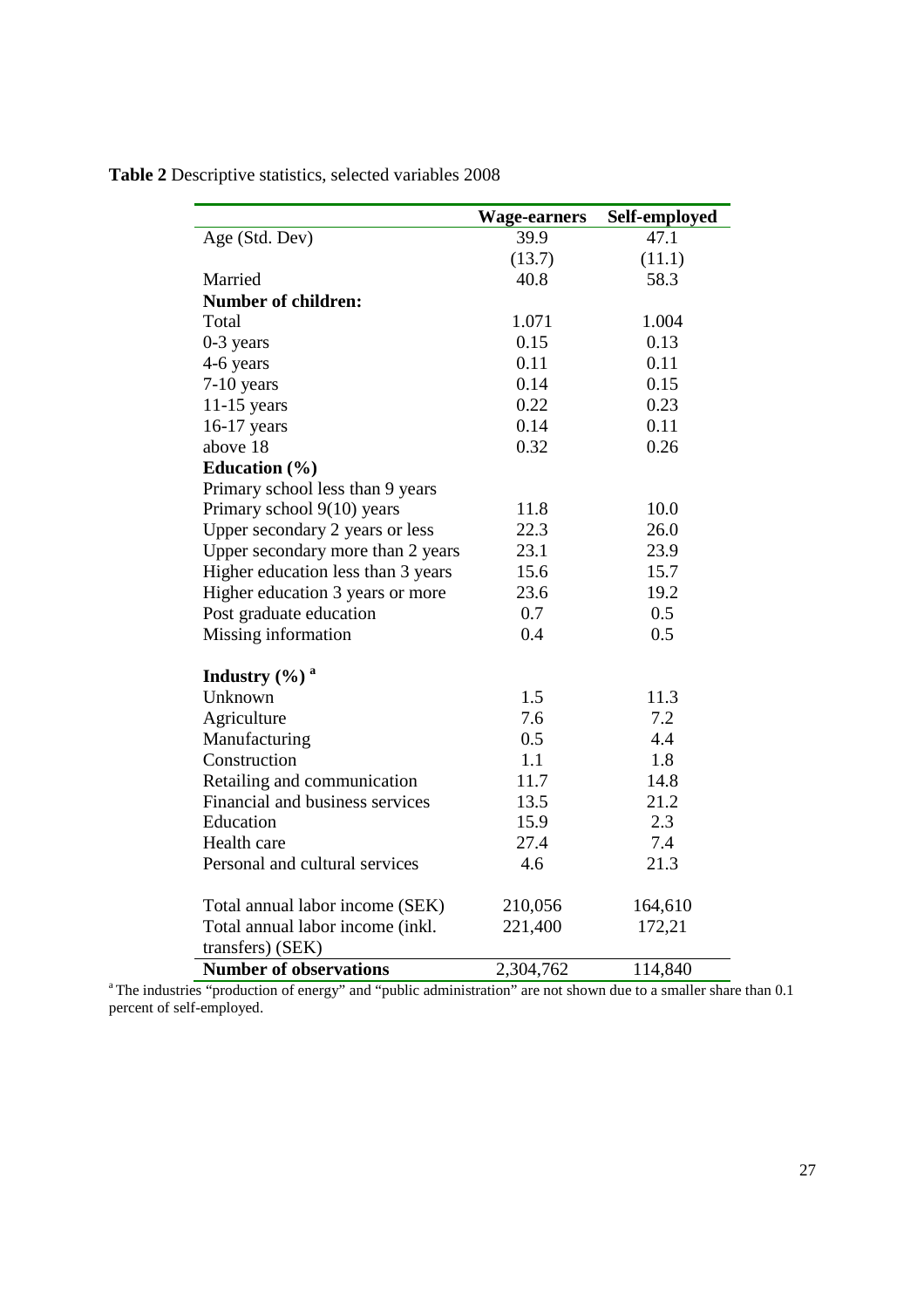|                     | Pooled cross | Panel data    | Pooled cross  | Panel data    |
|---------------------|--------------|---------------|---------------|---------------|
|                     | sections     |               | sections      |               |
|                     | Linear       | Linear        | Logit model   | Conditional   |
|                     | probability  | probability   | (odds ratios) | fixed-effects |
|                     | model        | model with    |               | logit model   |
|                     |              | individual    |               | (odds ratios) |
|                     |              | fixed effects |               |               |
| Number of children: |              |               |               |               |
| $0-3$ years         | $0.0049***$  | $0.0017***$   | 1.2033***     | $1.1215***$   |
|                     | (0.00015)    | (0.00015)     | (0.00503)     | (0.01879)     |
| 4-6 years           | $0.0031***$  | $0.0007$ ***  | 1.1154 ***    | 1.0307        |
|                     | (0.00018)    | (0.00017)     | (0.00527)     | (0.01924)     |
| $7-10$ years        | $0.0027***$  | $0.0007***$   | 1.0877***     | 1.0271        |
|                     | (0.00016)    | (0.00015)     | (0.00414)     | (0.01795)     |
| $11-15$ years       | $0.0007***$  | $0.0004***$   | $1.0263***$   | 1.0057        |
|                     | (0.00012)    | (0.00013)     | (0.00301)     | (0.01533)     |
| $16-17$ years       | $-0.0062***$ | $-0.0011***$  | $0.9320***$   | 0.9365***     |
|                     | (0.00017)    | (0.00013)     | (0.00442)     | (0.01566)     |
| 18 plus             | $0.0002**$   | $-0.0000$     | 0.9956        | 0.9515***     |
|                     | (0.00010)    | (0.00009)     | (0.00277)     | (0.01164)     |
| Observations        | 11,835,291   | 11,835,291    | 11,835,291    | 469,847       |
| R-squared           | 0.114        | 0.037         |               |               |

**Table 3** Probability of self-employment among employed women, 2004-2008

Notes: The cross-sectional model includes controls for: age, age squared, married, education, industry (11 groups), country of birth (11 groups), county of residence (21) and year (5 years). The panel data models do not include controls for year and country of birth.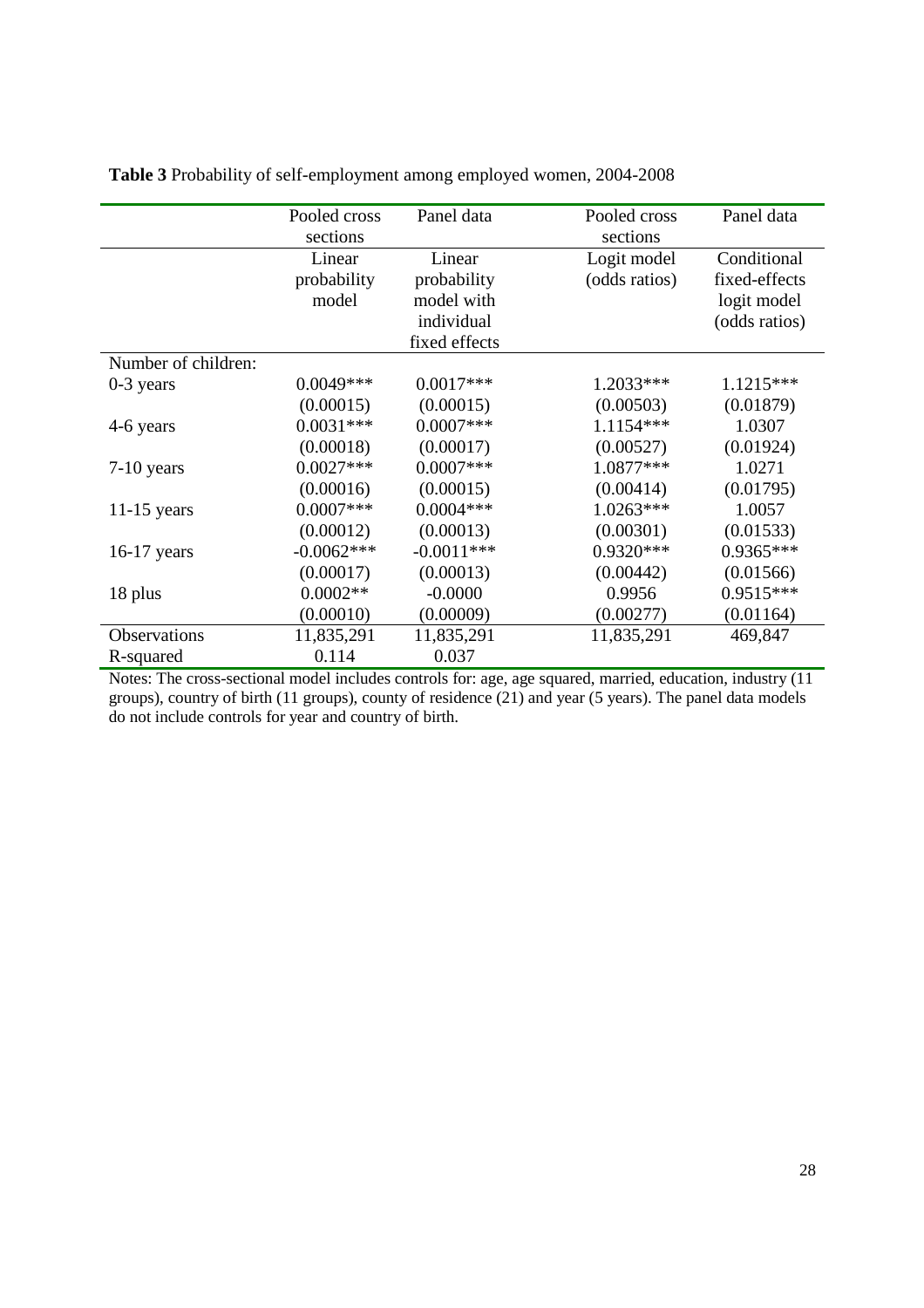|               | Primary school or upper |                           | Upper secondary more   |                       | Higher education 3 years |             |
|---------------|-------------------------|---------------------------|------------------------|-----------------------|--------------------------|-------------|
|               |                         | secondary 2 years or less | than 2 years or higher |                       | or more or post-graduate |             |
|               |                         |                           |                        | education less than 3 | education                |             |
|               |                         |                           |                        | years                 |                          |             |
|               | Linear                  | Linear                    | Linear                 | Linear                | Linear                   | Linear      |
|               | probability             | probability               | probability            | probability           | probability              | probability |
|               | model                   | model with                | model                  | model with            | model                    | model with  |
|               |                         | individual                |                        | individual            |                          | individual  |
|               |                         | fixed                     |                        | fixed                 |                          | fixed       |
|               |                         | effects                   |                        | effects               |                          | effects     |
| Number of     |                         |                           |                        |                       |                          |             |
| children:     |                         |                           |                        |                       |                          |             |
| $0-3$ years   | $0.0104***$             | $0.0016***$               | $0.0053***$            | $0.0018***$           | $0.0050***$              | $0.0019***$ |
|               | (0.00033)               | (0.00031)                 | (0.00024)              | (0.00024)             | (0.00023)                | (0.00026)   |
| 4-6 years     | $0.0067***$             | $0.0018***$               | $0.0027***$            | $0.0007***$           | $0.0045***$              | 0.0004      |
|               | (0.00034)               | (0.00032)                 | (0.00030)              | (0.00028)             | (0.00032)                | (0.00034)   |
| $7-10$ years  | $0.0044***$             | $0.0011***$               | $0.0029***$            | $0.0011***$           | $0.0039***$              | $0.0011***$ |
|               | (0.00026)               | (0.00027)                 | (0.00026)              | (0.00026)             | (0.00031)                | (0.00035)   |
| $11-15$ years | $0.0010***$             | $0.0004**$                | $0.0007***$            | $0.0011***$           | $0.0025***$              | $0.0009***$ |
|               | (0.00018)               | (0.00021)                 | (0.00021)              | (0.00022)             | (0.00027)                | (0.00032)   |
| $16-17$ years | $-0.0093***$            | $-0.0017***$              | $-0.0016***$           | 0.0001                | $0.0024***$              | 0.0004      |
|               | (0.00024)               | (0.00021)                 | (0.00032)              | (0.00024)             | (0.00046)                | (0.00036)   |
| 18 plus       | $0.0016***$             | $0.0004***$               | $-0.0015***$           | $-0.0003*$            | $0.0007***$              | $-0.0000$   |
|               | (0.00017)               | (0.00016)                 | (0.00016)              | (0.00015)             | (0.00026)                | (0.00025)   |
| Observations  | 4,624,021               | 4,624,021                 | 4,492,838              | 4,492,838             | 2,667,299                | 2,667,299   |
| R-squared     | 0.141                   | 0.049                     | 0.102                  | 0.033                 | 0.098                    | 0.049       |

**Table 4** Probability of self-employment among employed women, 2004-2008. Heterogeneous effects by education

Notes: The cross-sectional model includes controls for: age, age squared, married, education, industry (11 groups), country of birth (11 groups), county of residence (21) and year (5 years). The panel data models do not include controls for year and country of birth.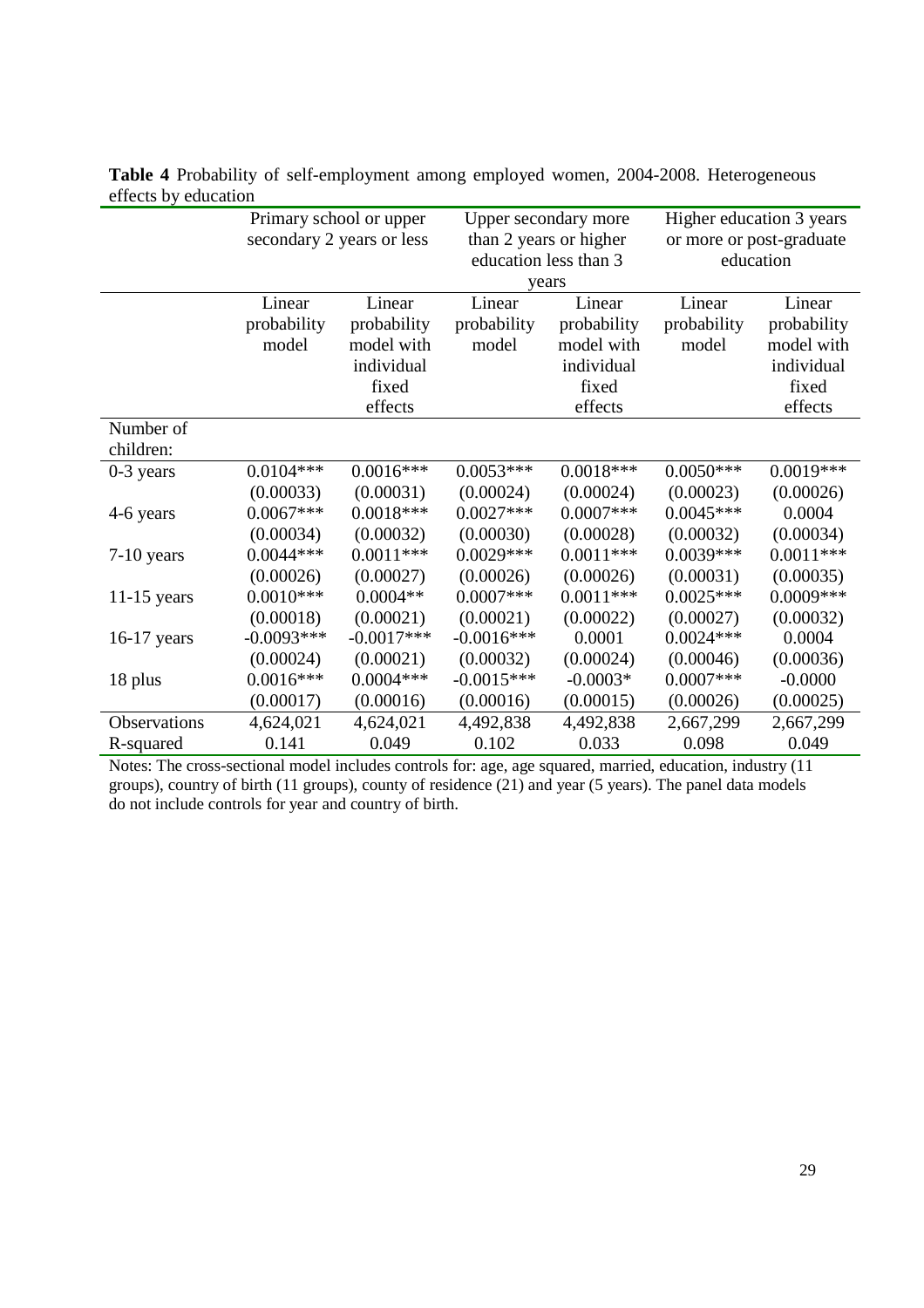

**Figure 2** Time spent during an ordinary work day on market work

**Source:** The Harmonized European Time Use Survey





**Source:** The Harmonized European Time Use Survey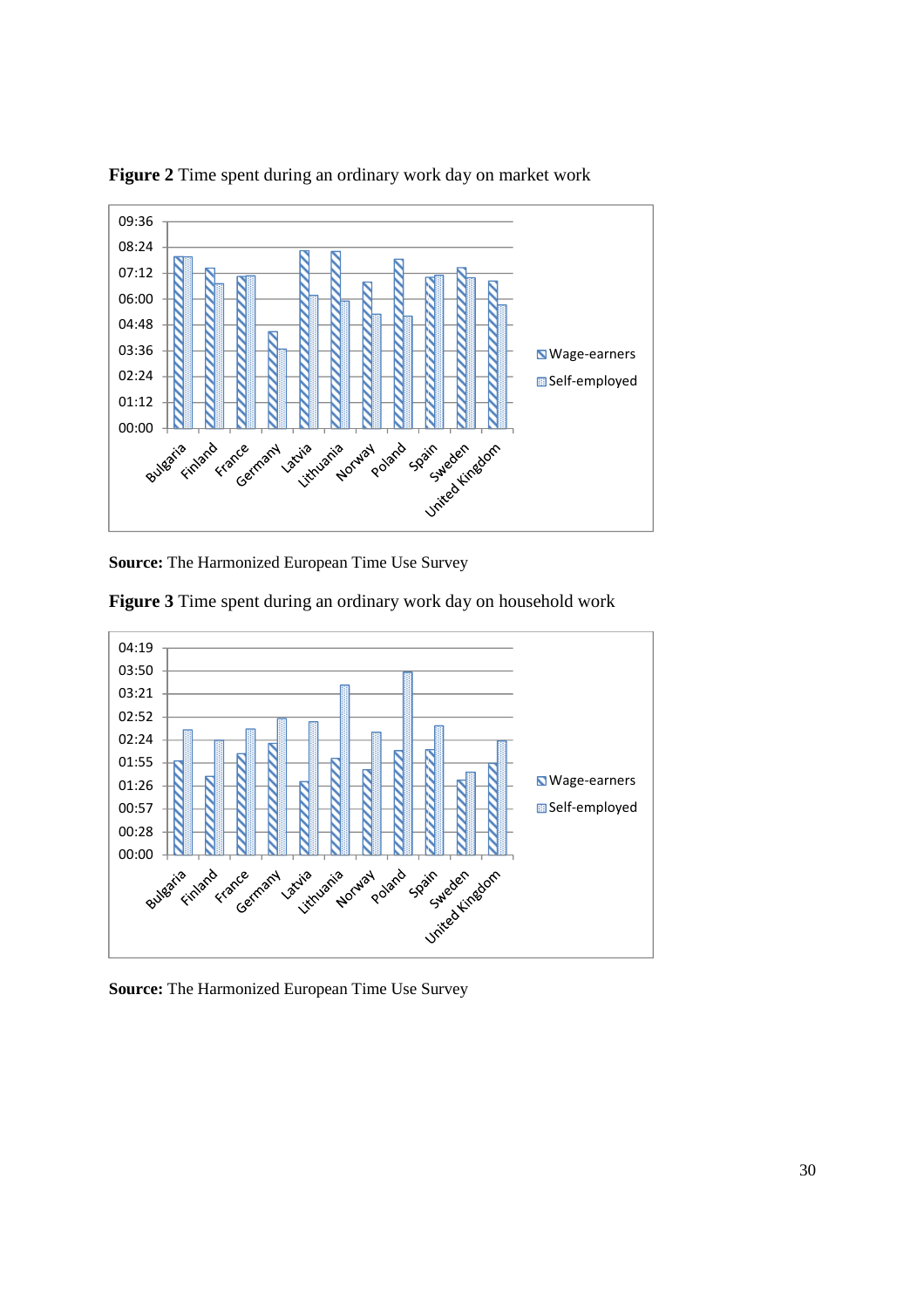**Table 5** Summary of descriptive results of time spend on market and household work

|                                                    | Women     |           |           |           |
|----------------------------------------------------|-----------|-----------|-----------|-----------|
|                                                    | Self-     | Self-     | Self-     | Wage-     |
|                                                    | employed  | employed  | employed  | earners   |
|                                                    | Total     | without   | without   |           |
|                                                    |           | employees | employees |           |
| <b>Hours of market work</b>                        |           |           |           |           |
| Mångs (2013) (women with                           | 37.8      |           |           | 35.9      |
| children 0-3 years)                                |           |           |           |           |
| Johansson Sevä and Öun (2014)                      |           | 38.6      | 45.8      | 38.3      |
| Level of Living Survey 2000                        | 41.1      |           |           | 35.8      |
| (own calculations)                                 |           |           |           |           |
| Harmonized European time use                       | 35.0      |           |           | 36.4      |
| survey <sup><math>a</math></sup> (own cacluations) |           |           |           |           |
| <b>Hours of household work</b>                     |           |           |           |           |
| Mångs (2013) (women with                           | 12.1      |           |           | 13.2      |
| children 0-3 years)                                |           |           |           |           |
| Level of Living Survey 2000                        | 14.9      |           |           | 14.8      |
| (own calculations)                                 |           |           |           |           |
| Harmonized European time use                       | 1.44h/day |           |           | 1.34h/day |
| survey <sup>a</sup> (own cacluations)              |           |           |           |           |
|                                                    |           |           |           |           |
|                                                    |           |           | Men       |           |
|                                                    | Self-     | Self-     | Self-     | Wage-     |
|                                                    | employed  | employed  | employed  | earners   |
|                                                    | Total     | without   | without   |           |
|                                                    |           | employees | employees |           |
| <b>Hours of market work</b>                        |           |           |           |           |
| Mångs (2013) (men with                             | 44.6      |           |           | 41.1      |
| children 0-3 years)                                |           |           |           |           |
| Johansson Sevä and Öun (2014)                      |           | 45.4      | 50.8      | 42.8      |
| Level of Living Survey 2000                        | 49.6      |           |           | 39.4      |
| (own calculations)                                 |           |           |           |           |
| Harmonized European time use                       | 42.1      |           |           | 40.7      |
| survey <sup><math>a</math></sup> (own cacluations) |           |           |           |           |
| <b>Hours of household work</b>                     |           |           |           |           |
| Mångs (2013) (women with                           | 9.1       |           |           | 10.0      |
| children 0-3 years)                                |           |           |           |           |
| Level of Living Survey 2000                        | 5.5       |           |           | 6.8       |
| (own calculations)<br>Harmonized European time use | 0.44h/day |           |           | 0.52h/day |

<sup>a</sup> This is based on working hours during an ordinary working day which is 7.28 hours for wage-earning women and 7.0 hours for self-employed women and 8.14 hours for wage-earning men and 8.42 hours for self-employed men.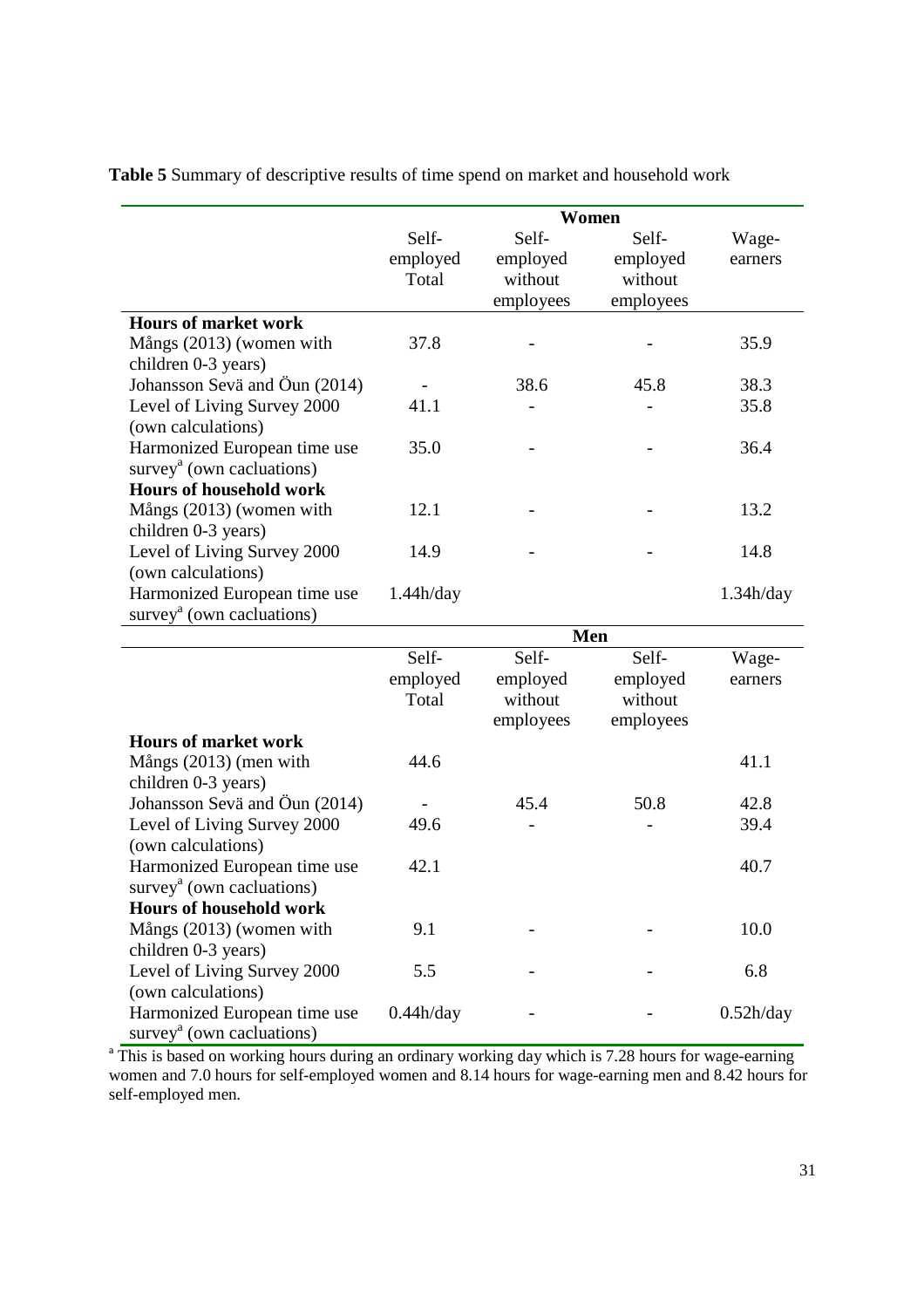|                       | Hours of    | Hours of    | Hours of    | Hours of    |
|-----------------------|-------------|-------------|-------------|-------------|
| <b>WOMEN</b>          | market work | market work | housework   | housework   |
| Wage-earner           | Ref.        | Ref.        | Ref.        | Ref.        |
| Self-employed, all    | $6.078***$  |             | $-0.960$    |             |
|                       | (1.483)     |             | (0.941)     |             |
| Self-employed,        |             | 4.959**     |             | $-1.478$    |
| without employees     |             | (2.023)     |             | (1.280)     |
| Self-employed,        |             | 7.334***    |             | $-0.424$    |
| with employees        |             | (2.143)     |             | (1.295)     |
| Partner wage-earner   | Ref.        | Ref.        | Ref.        | Ref.        |
| Partner self-employed | $-1.412**$  | $-1.446**$  | $2.013***$  | 1.995***    |
|                       | (0.670)     | (0.676)     | (0.677)     | (0.678)     |
| Partner other status  | $-0.497$    | $-0.505$    | $-2.088***$ | $-2.091***$ |
|                       | (0.680)     | (0.681)     | (0.748)     | (0.748)     |
| Constant              | 38.311***   | 38.328***   | $11.225***$ | 11.244***   |
|                       | (1.092)     | (1.089)     | (1.134)     | (1.133)     |
| Observations          | 1,556       | 1,556       | 1,318       | 1,318       |
| R-squared             | 0.097       | 0.098       | 0.140       | 0.141       |
| <b>MEN</b>            | Hours of    | Hours of    | Hours of    | Hours of    |
|                       | market work | market work | housework   | housework   |
| Wage-earner           |             |             |             |             |
| Self-employed, all    | 10.520***   |             | $-1.290***$ |             |
|                       | (0.923)     |             | (0.417)     |             |
| Self-employed,        |             | 8.403***    |             | $-1.946***$ |
| without employees     |             | (1.526)     |             | (0.514)     |
| Self-employed,        |             | 12.402***   |             | $-0.728$    |
| with employees        |             | (1.032)     |             | (0.595)     |
| Partner wage-earner   |             |             |             |             |
| Partner self-employed | $-2.979**$  | $-2.710**$  | 0.170       | 0.257       |
|                       | (1.353)     | (1.335)     | (0.666)     | (0.661)     |
| Partner other status  | $-0.540$    | $-0.580$    | $-0.050$    | $-0.063$    |
|                       | (0.431)     | (0.425)     | (0.308)     | (0.308)     |
| Constant              | 40.627***   | 40.735***   | 6.686***    | $6.744***$  |
|                       | (0.702)     | (0.695)     | (0.791)     | (0.793)     |
| <b>Observations</b>   | 1,764       | 1,764       | 1,398       | 1,398       |
| R-squared             | 0.232       | 0.241       | 0.074       | 0.076       |

**Table 6** Regression analyzes for time spent on market and household work, Level of Living survey 2000, **women**.

**Note:** All models include controls for: number of young children (0-9 years), having a partner (married/cohabitating), age, education, and region. Robust standard errors in parentheses \*\*\* p<0.01, \*\* p<0.05, \* p<0.1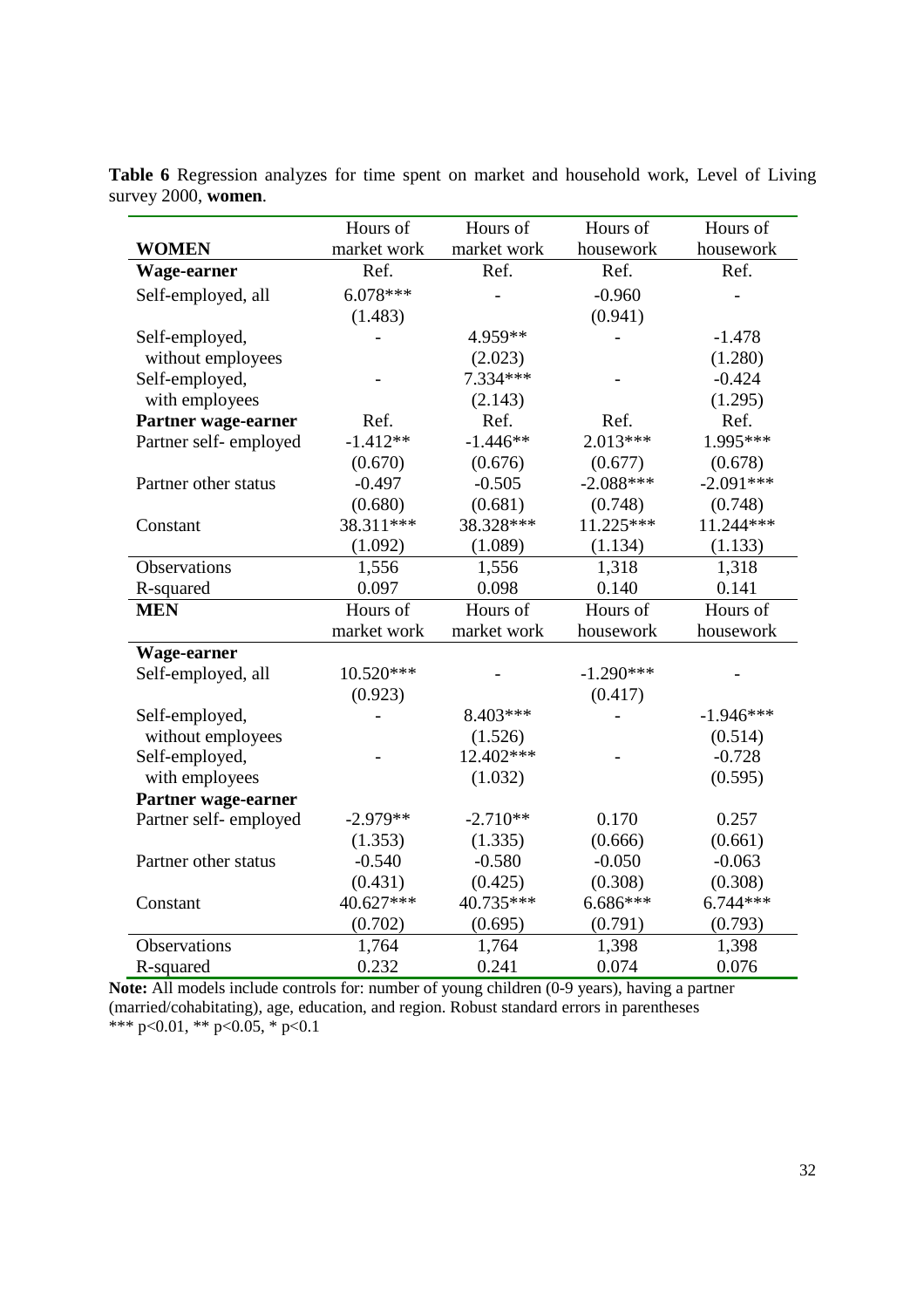

## **Figure 3** Distribution of days of parental leave

**Table 7** Days of parental leave for women with no children in the household in period t-1 and at least one child in the age range 0-3 in period t

|                            | No days of     | Fewer than 30  | Number of      | Number of       |
|----------------------------|----------------|----------------|----------------|-----------------|
|                            | parental leave | days of        | days of        | days of         |
|                            |                | parental leave | parental leave | parental leave  |
|                            |                |                |                | if greater than |
|                            |                |                |                | zero            |
| Wage-earners               | Ref.           | Ref.           | Ref.           | Ref.            |
| Self-employed              | $0.0463***$    | $0.0327***$    | $-1.3049$      | 4.9650***       |
| (unincorporated firm)      | (0.00514)      | (0.00643)      | (1.35858)      | (1.33943)       |
| Self-employed              | $0.0217**$     | $0.0247**$     | $-2.8761$      | $-0.2738$       |
| (incorporated firm)        | (0.00843)      | (0.01165)      | (2.32602)      | (2.28654)       |
| <b>Additional controls</b> | Yes            | Yes            | Yes            | Yes             |
| Number of obs.             | 153,254        | 153,254        | 153,254        | 144,250         |
| $R^2$                      | 0.017          | 0.009          | 0.020          | 0.022           |

Note: All models include controls for: number of children 0-3 years, age, age squared, married, education, industry (11 groups), country of birth (11 groups), county of residence (21) and year (5 years).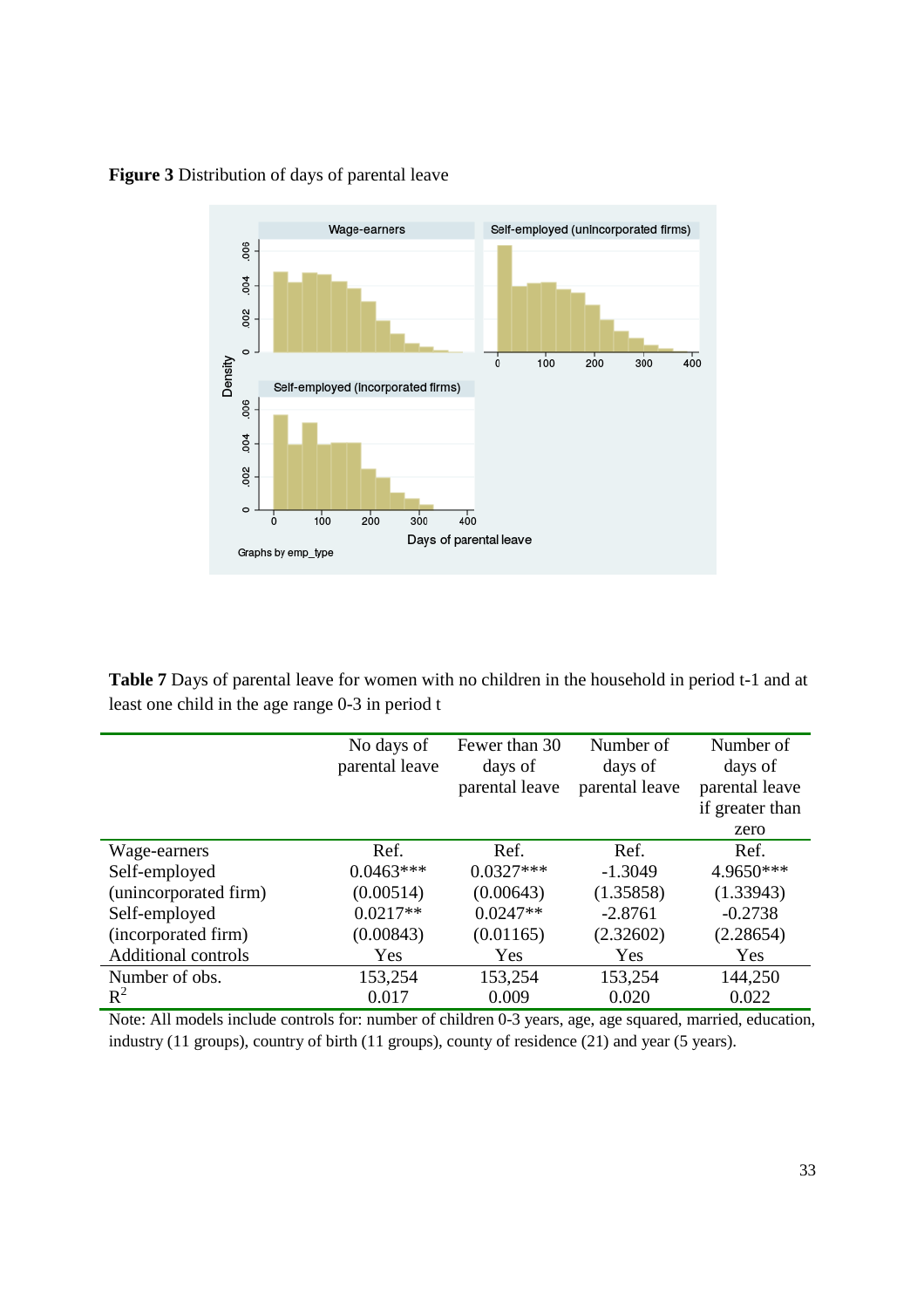#### **References**

- Albrecht, James, Anders Björklund and Susan Vroman (2003), "Is There a Glass Ceiling in Sweden", *Journal of Labor Economics*, Vol. 21(1), pp. 145-177.
- Angrist, Joshua D. And William N. Evans (1998), "Children and their Parents' Labor Supply: Evidence from Exogenous Variations in Family Size", *American Economic Review*, Vol. 88(3), pp. 450-477.
- Anxo, Dominique, Thomas Ericson and Andreas Mångs (2010), "Self-employment and the gender division of domestic and market work in Sweden", Mimeo, CAFO, Linnéuniversitetet.
- Blanchflower, David G. (2000), "Self-employment in OECD countries", *Labour Economics*, Vol. 7(5), pp. 471-505.
- Boden, Richard J. (1996), "Gender and Self-Employment Selection: An Empirical Assessment", *Journal of Socio-Economics*, Vol. 25(6), pp. 671-682.
- Boden, Richard J. (1999), "Flexible Working Hours, Family Responsibilities, and Female Self-Employment", *American Journal of Economics and Sociology*, Vol. 58(1), pp. 71- 83.
- Broussard, Nzinga H., Ralph Chami, and Gregory D. Hess (2013), "(Why) Do self-employed parents have more children?" *Review of economics of the Household*, DOI 10.1007/s11150-013-9190-0.
- Budig, Michelle J (2006), "Intersections on the Road to Self-Employment: Gender, Family and Occupational Class", *Social Forces*, Vol. 84(4), pp. 2223-2239.
- Carr, Deborah (1996), "Two Paths to Self-Employment? Women´s and Men´s Self-Employment in the United States, 1980", *Work and Occupations*, Vol. 23(1), pp. 26-53.
- Chamberlain, Gary (1980), "Analysis of covariance with qualitative data", *Review of Economic Studies* Vol. 47(1), pp. 225–238.
- Chamberlain, Gary (1984), Panel data. In: Griliches, Z., Intriligator, M. (Eds.), *Handbook of Econometrics*, vol. 2. North-Holland, Amsterdam
- Davis, Steven J. and Magnus Henrekson (1999), "Explaining national differences in the Size and industry distribution of employment", *Small Business Economics*, Vol. 12(1), pp. 59-83.
- Datta Gupta, Nabantia, Nina Smith and Mette Verner (2008), "The impact of Nordic countries' family friendly policies on employment, wages, and children", *Review of Economics of the Household*, Vol. 6(1), pp.65-89.
- Devine, Theresa (1994), "Characteristics of Self-Employed Women in the United States", *Monthly Labor Review*, Vol. 117(3), pp. 20-34.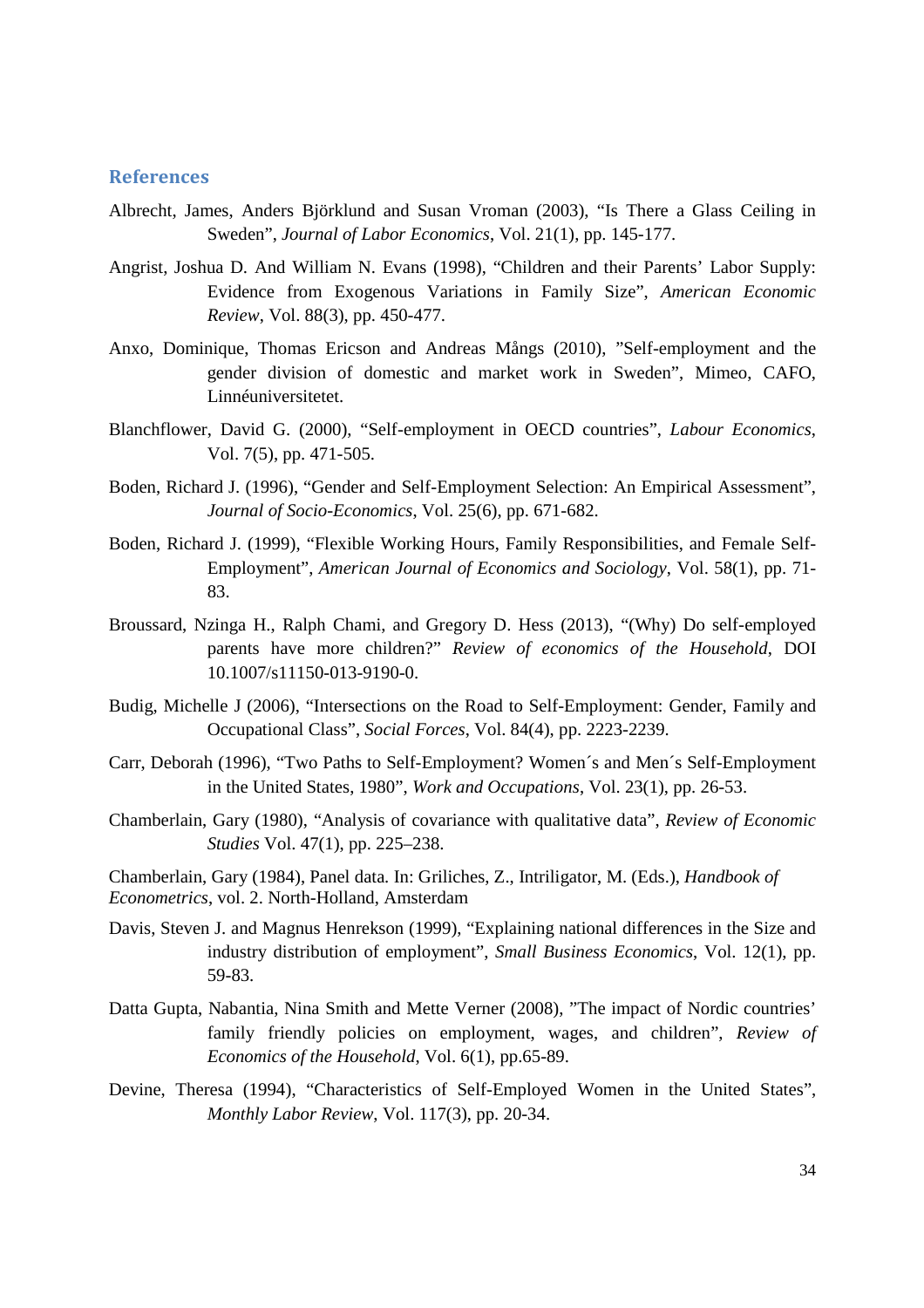- Ferrarini, Tommy, Walter Korpi and Stefan Englund (2013), "Women's Opportunities under Different Family Policy Constellations: Gender, class, and Inequality Tradeoffs in Western Coutries Re-examined", *Social Politics*, Vol. 20(1), pp. 1-40.
- Fölster, Stefan (2002), "Do lower taxes stimulate self-employment?", *Small Business Economics*, Vol. 19(2), pp. 135-145.
- Föräldraledighetslagen, SFS 1995:584
- Gimenez-Nadal, Jose Alberto Molina, and Raquel Ortega (2012), "Self-employed mothers and the work-family conflict", *Applied Economics*, Vol. 44(17), pp. 2133-2147
- Gurley-Calvez, Tami, Amelia Biehl, and Katherine Harper (2009), "Time-Use Patterns and Women Entrepreneurship", *American Economic Review: Papers and Proceedings*, Vol. 99(2), pp. 139-144.
- Hundley, Greg (2000), "Male/Female Earnings Differences in Self-Employment: The Effects of Marriage, Children, and the Household Division of Labor", *Industrial and Labor Relations Review*, Vol. 54(1), pp. 95-114.
- Johansson Sevä, Ingemar and Ida Öun (2014), "Self-employment as a strategy to reduce workfamily conflict? The importance of Family/Lifestyle motives", unpublished work, Umeå University.
- Lombard, Karen V (2001), "Female self-employment and demand for flexible, nonstandard work schedules", *Economic Inquiry*, Vol. 39(2), pp. 214-237
- Maddala, G.S., (1987), "Limited dependent variable models using panel data", *Journal of Human Resources*, Vol. 22(3), pp. 307–338.
- Mångs, Andreas (2013), *Self-Employment in Sweden: A Gender Perspective*, Linnaeus University Dissertations No 146/213, Växjö: Linnaeus University Press
- Nordenmark, Mikael, Stig Vinberg and Mattias Strandh (2012), "Job control and demands, work-life balance and well-being among self-employed men and women in Europe", *Vulnerable Groups & Inclusion*, Vol. 3, http://dx.doi.org/10.3402/vgi.v3i0.18896
- Noseleit, Florian (2014),"Female self-employment and children", *Small Business Economics*, Vol. 43(3), pp. 549-569.
- OECD (2012), www.stats.oecd.org. 2014-05-23
- Rønsen, Marit (2014), "Children and family: A barrier or an incentive to female selfemployment in Norway", *International Labour Review*, Vol. 153(2), pp. 337-349.
- Torrini, Roberto (2005), "Cross-country differences in self-employment rates: the role of institutions", *Labour Economics*, Vol. 12(5), pp. 661-683.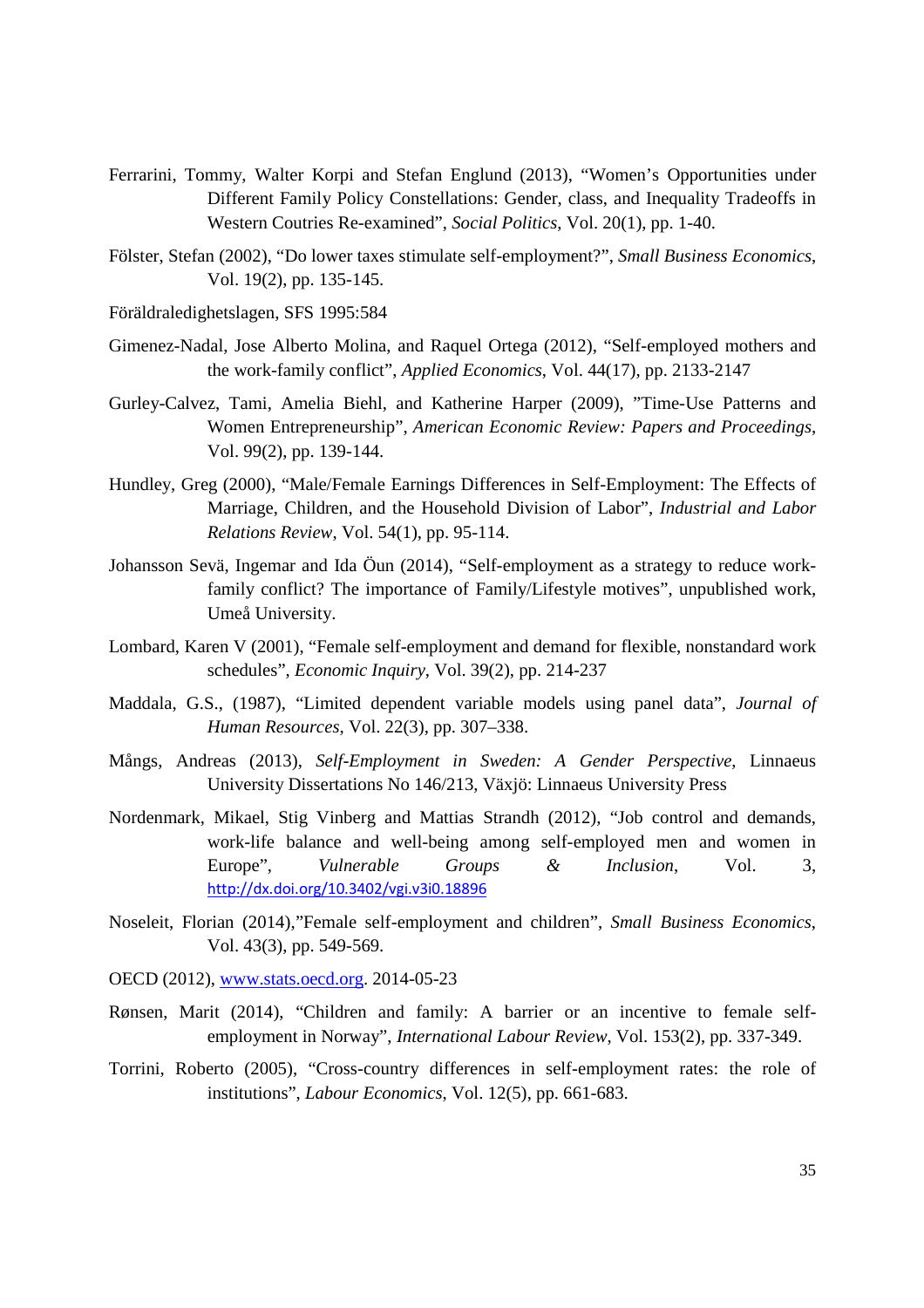- Wellington, Alison J. (2006), "Self-employment: the new solution for balancing family and career?", *Labour Economics*, Vol. 13(3), pp. 357-386.
- Wennemo Lanninger, Alma and Marianne Sundström (2014), "Part-Time Work in the Nordic region: Part-time work, gender and economic distribution in the Nordic countries", TemaNord 2014:503, Nordic Council of Ministers.